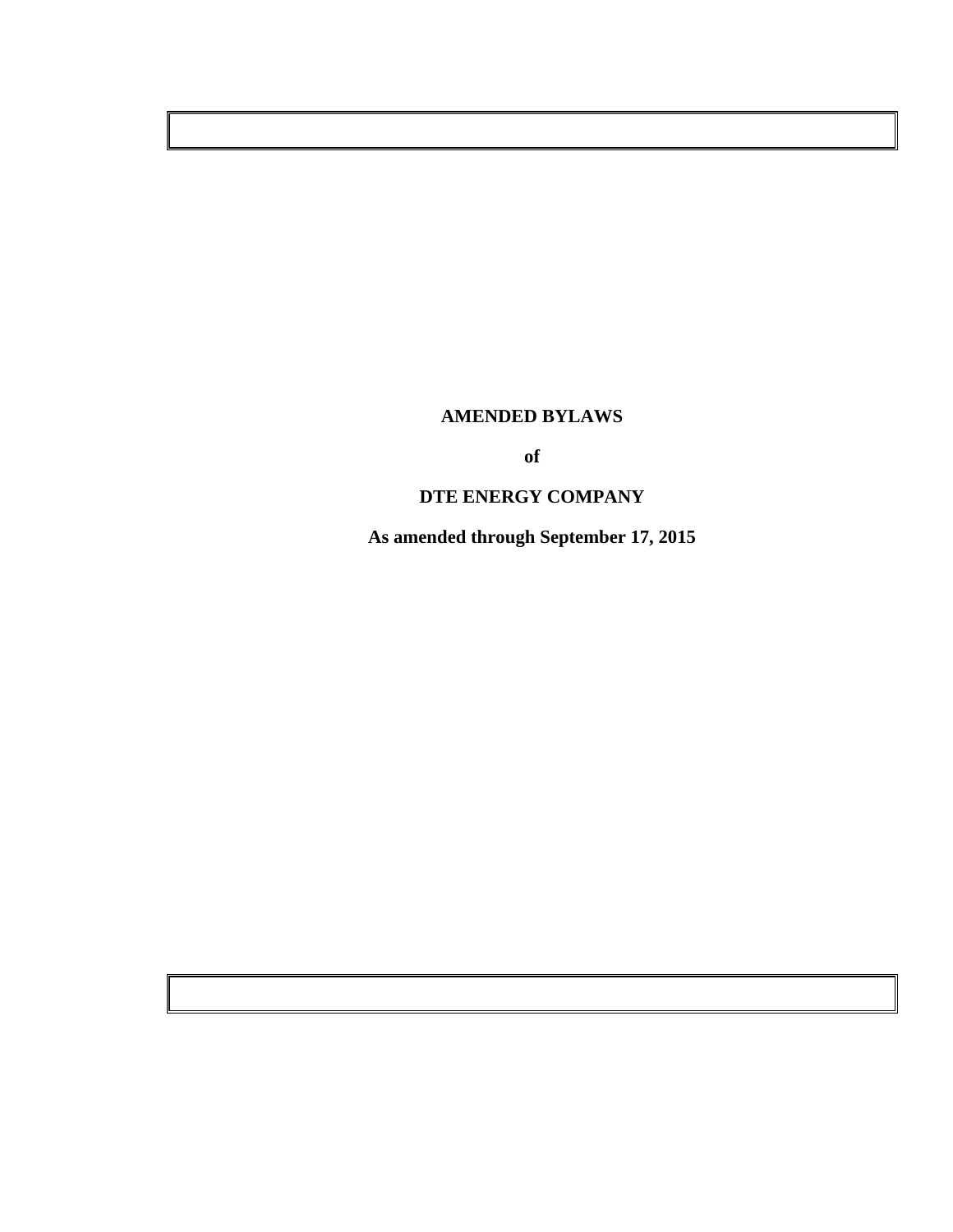## AMENDED BYLAWS of DTE ENERGY COMPANY

## **INDEX**

Page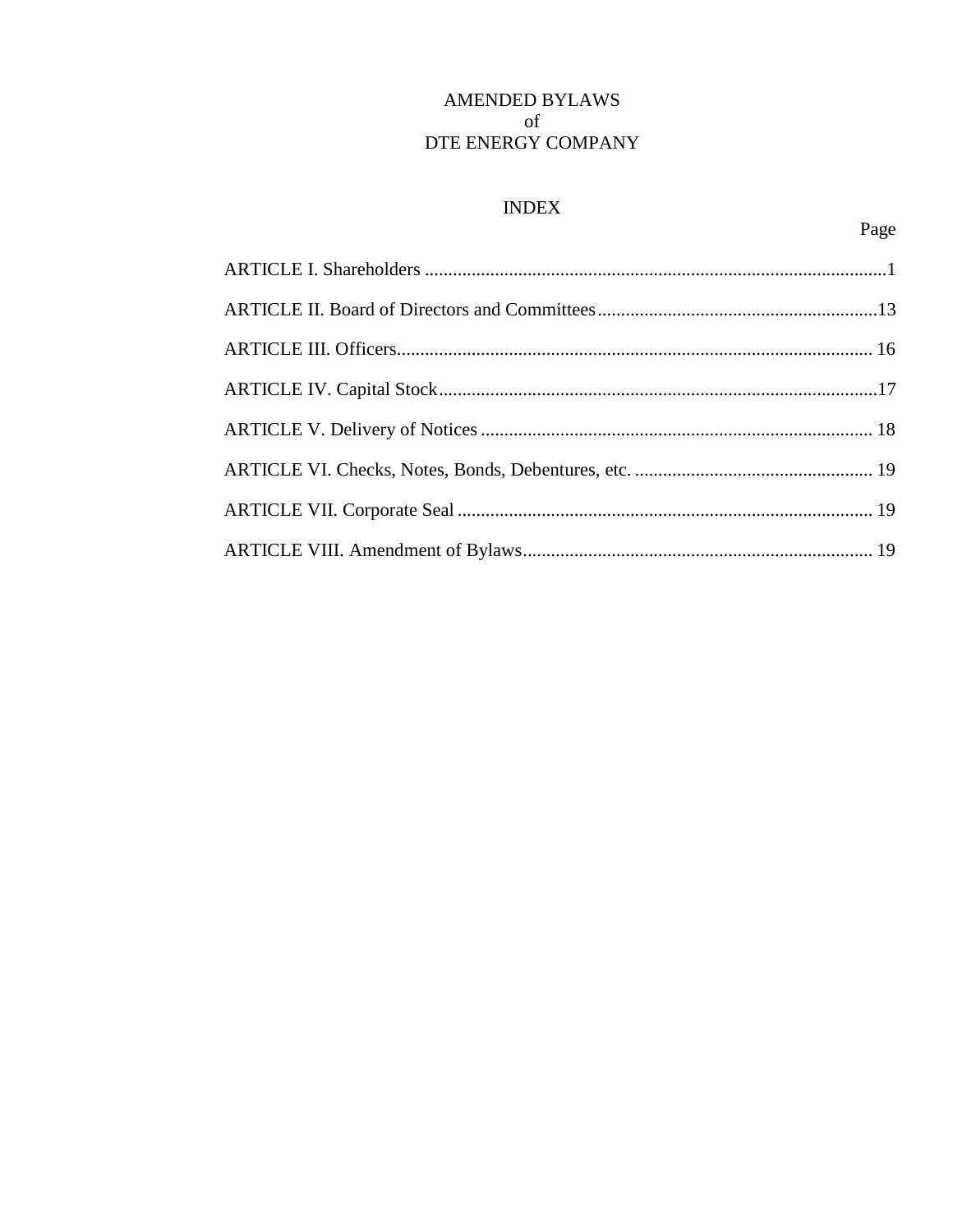#### **AMENDED BYLAWS**

**of** 

### **DTE ENERGY COMPANY**

#### **As amended through September 17, 2015**

### **ARTICLE I. Shareholders**

Section 1. *Annual Meeting*. The annual meeting of the shareholders of the Company shall be held on such date and at such time and place as may be fixed by the Board of Directors and stated in the notice of meeting, for the purpose of electing directors and such other purpose or purposes as may be stated in the notice of meeting.

### Section 2. *Special Meetings*.

(a) Special meetings of the shareholders may be called (i) by the Board of Directors, the Chairman of the Board or the Lead Independent Director, if one has been designated, or (ii) by the Corporate Secretary at the written request of one or more shareholders of record who have continuously held for a minimum of one full year prior to the date such request is delivered to the Corporate Secretary shares of common stock of the Company representing in the aggregate at least twenty-five percent (25%) (the "Requisite Percentage") of the outstanding shares of stock of the Company entitled to vote at such meeting, on such date and at such time and place as may designated and for such purpose or purposes as set forth in the notice of meeting.

(b) A request for a shareholder requested special meeting must be signed by the holders of the Requisite Percentage (or their authorized agents) and be delivered to the Corporate Secretary at the principal executive offices of the Company by registered mail, return receipt requested or by a nationally recognized private overnight courier service, return receipt requested.

(c) To be in proper form and valid, a request for a shareholder requested special meeting shall (1) set forth a statement of the specific purpose or purposes of the meeting and the matters proposed to be acted on at such special meeting (including the text of any resolutions proposed for consideration and, if such business includes a proposal to amend the Bylaws, the language of the proposed amendment), (2) bear the date of signature of each shareholder (or authorized agent) signing the request, (3) set forth (w) the name and address, as they appear in the Company's books, of each shareholder signing such request (or on whose behalf the request is signed), (x) the number of shares that are held of record or are beneficially owned, directly or indirectly, by such shareholder, (y) include documentary evidence that the shareholders held the Requisite Percentage as of the request date and for a minimum of one full year prior to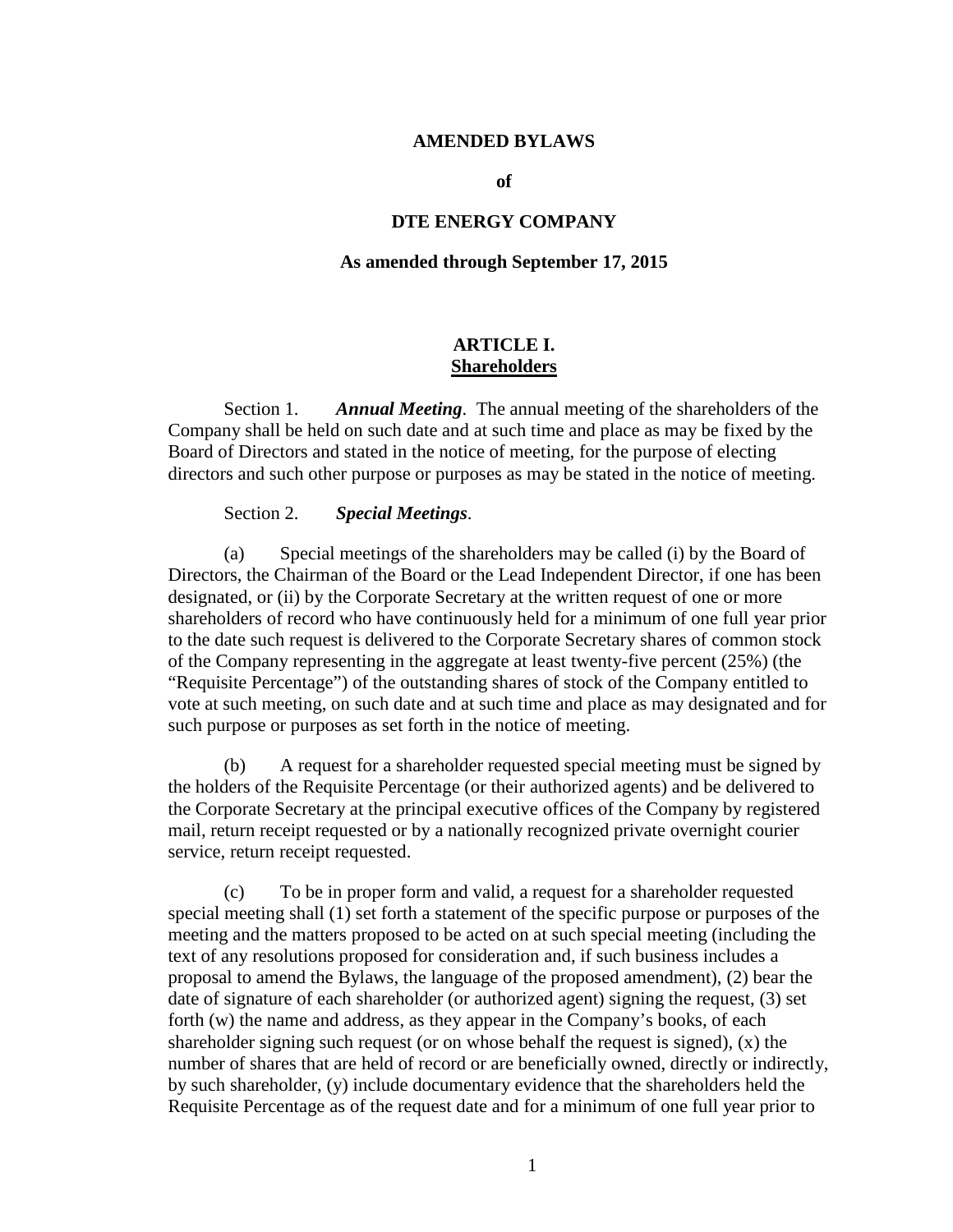the request date, provided that if any of the shareholders are not the beneficial owners of the shares representing the Requisite Percentage, then to be valid, the request must also include documentary evidence (or, if not simultaneously provided with the request, such documentary evidence must be delivered to the Corporate Secretary within ten (10) days after the request date) that the beneficial owners on whose behalf the request is made held, together with any requesting shareholders who are beneficial owners, the Requisite Percentage as of the request date and for a minimum of one full year prior to the request date and (z) a certification from the shareholder submitting the request that the shareholders signing the request in the aggregate satisfy the Requisite Percentage, (4) describe any material interest of each such shareholder in the specific purpose or purposes of the meeting, (5) contain any other information that would be required to be provided by a shareholder seeking to nominate directors or bring an item of business before an annual meeting of shareholders pursuant to Section 10 of this Article, (6) include an acknowledgment by each shareholder and any authorized agent that any reduction in shares owned by such shareholder as of the date of delivery of the special meeting request and prior to the record date for the proposed meeting requested by such shareholder shall constitute a revocation of such request to the extent of such reduction, and (7) include an agreement by each shareholder and any authorized agent to update and supplement the information previously provided to the Company in connection with such request, not later than ten (10) business days after the record date for notice of the Shareholder requested special meeting. In addition, the shareholders and any of their authorized agents shall promptly provide any other information reasonably requested by the Company.

(d) The Company will provide the requesting shareholders with notice of the record date for the determination of shareholders entitled to vote at the shareholder requested special meeting in the manner described in Section 7 of this Article.

(e) Any requesting shareholder may revoke a request for a special meeting at any time by written revocation delivered to the Corporate Secretary at the principal executive offices of the Company. If, following such revocation (including any revocation resulting from a disposition of shares) at any time before the date of the shareholder requested special meeting, the remaining unrevoked requests are from shareholders holding in the aggregate less than the Requisite Percentage, the Board of Directors, in its discretion, may cancel the shareholder requested special meeting.

(f) Notwithstanding the foregoing, a special meeting request shall not be valid, and the Corporate Secretary shall not be required to call the shareholder requested special meeting if (1) the request for such special meeting does not comply with this Section 2, (2) the Board of Directors, the Chairman of the Board or the Lead Independent Director has called or calls an annual or special meeting of shareholders to be held not later than ninety (90) days after the date on which a valid request has been delivered to the Corporate Secretary (the "Delivery Date") and the Board of Directors determines in good faith that the business of such meeting includes (among any other matters properly brought before the meeting) an identical or substantially similar item of business (a "Similar Item") specified in the shareholder's request, (3) the request is received by the Corporate Secretary during the period commencing ninety (90) days prior to the first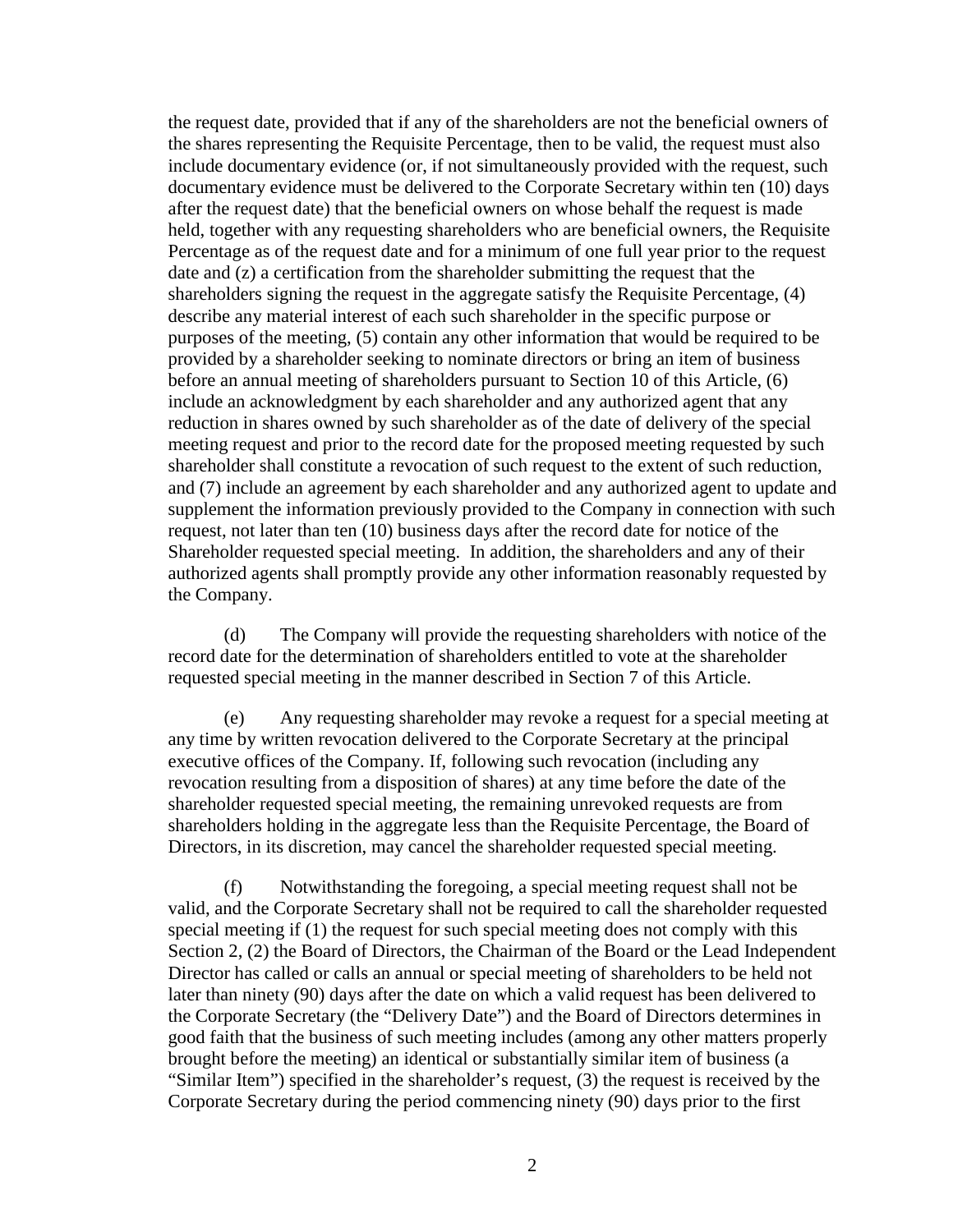anniversary of the date of the immediately preceding annual meeting and ending on the date of the next annual meeting, (4) if two or more special meetings have been called at the request of shareholders and convened within the 12-month period ending on the Delivery Date, (5) the request contains a Similar Item to an item that was presented at any meeting of shareholders held within one hundred and twenty (120) days prior to the Delivery Date, (6) the request relates to an item of business that is not a proper subject for action by the shareholders of the Company under applicable law or (7) the request was made in a manner that involved a violation of Regulation 14A under the Securities Exchange Act of 1934, as amended (the "Exchange Act") or other applicable law. The Board of Directors shall determine in good faith whether the requirements set forth in this Section 2 have been satisfied and such determination shall be binding on the Company and its shareholders.

(g) If a valid special meeting request has been made, the shareholder requested special meeting shall be held at such date, time and place as the Board of Directors shall fix; provided, however, that the date of any such special meeting shall be not more than 120 days after the special meeting request is delivered to the Corporate Secretary.

(h) Business transacted at any shareholder requested special meeting shall be limited to the purpose(s) stated in a valid special meeting request for such meeting; provided, however, that nothing herein shall prohibit the Company from submitting matters to a vote of the shareholders at any shareholder requested special meeting.

(i) If none of the Shareholders who submitted the request for a Shareholder requested special meeting appears or sends a qualified representative to present the matters to be presented for consideration that were specified in the special meeting request, the Company need not present such matters for a vote at such meeting, notwithstanding that proxies in respect of such matter may have been received by the Company.

Section 3. *Notice of Meetings*. Written notice or notice by electronic transmission of the date, time, place and purpose or purposes the meeting and the matters proposed to be acted on at such meeting of the shareholders shall be given in the manner described in Article V. If a shareholder or proxy holder may be present and vote at a meeting by remote communication, the means of remote communication allowed shall be included in the notice. Notice of a special meeting shall also indicate that it is being issued by or at the direction of the Board of Directors, the Chairman of the Board, the Lead Independent Director, if one has been designated, or the holders of Requisite Percentage of the outstanding shares of stock of the Company.

Notice of a meeting need not be given to any shareholder who submits a signed waiver of notice, in person or by proxy, or a waiver of notice by electronic transmission, whether before or after the meeting. The attendance of any shareholder at a meeting, in person or by proxy, will result in both of the following: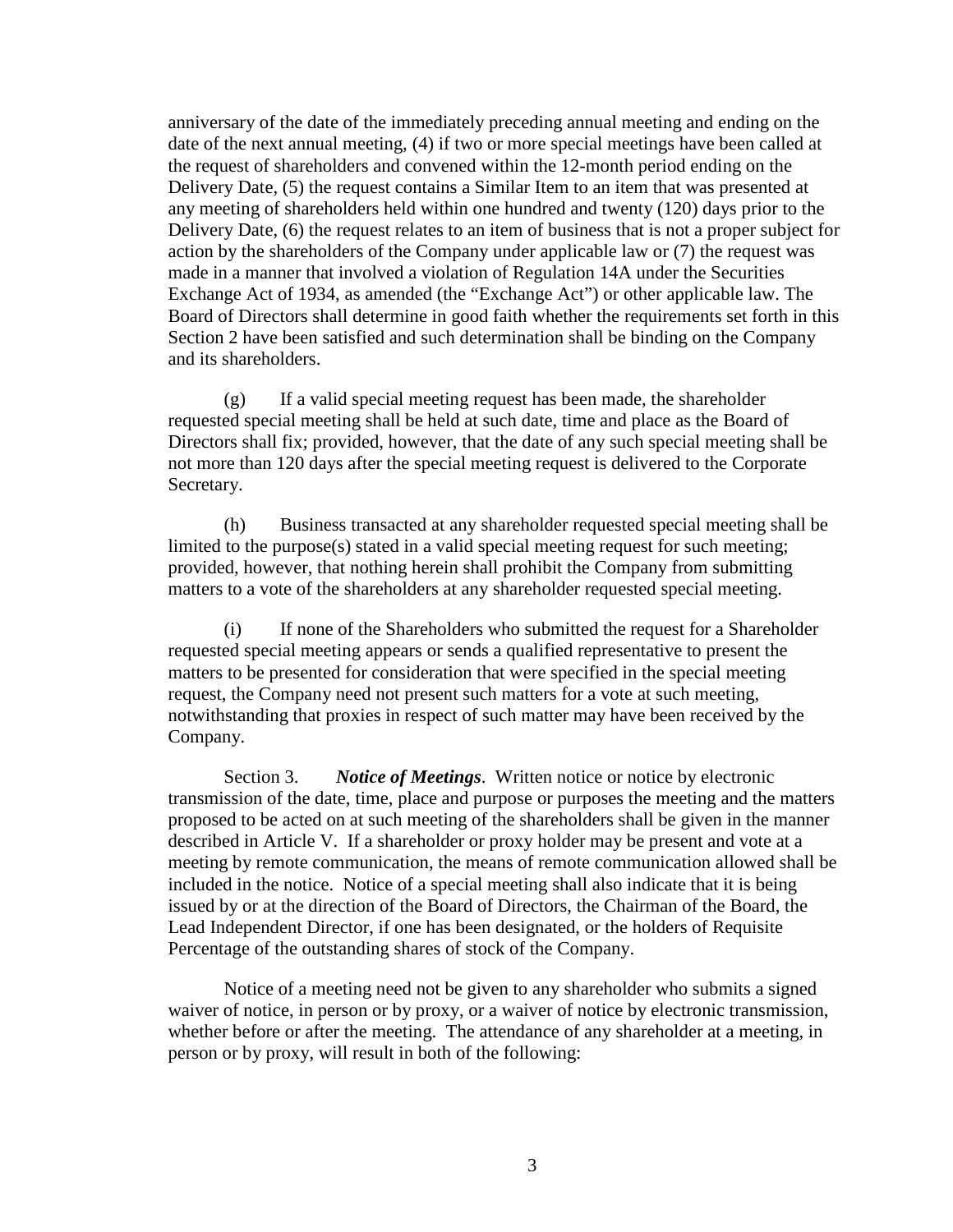(a) Waiver of objection to lack of notice or defective notice of the meeting, unless the shareholder at the beginning of the meeting objects to holding the meeting or transacting business at the meeting; and

(b) Waiver of objection to consideration of a particular matter at the meeting that is not within the purpose or purposes described in the meeting notice, unless the shareholder objects to considering the matter when it is presented.

Section 4. *Adjournments*. Any meeting of shareholders, annual or special, may adjourn from time to time to reconvene at the same or some other place. Notice need not be given of any adjourned meeting if the new date, time and place of the meeting are announced at the meeting at which the adjournment is taken. A shareholder or proxy holder may be present and vote at the adjourned meeting by means of remote communication if he or she were permitted to be present and vote by that means of remote communication in the original meeting notice. If a notice of the adjourned meeting is not given, the Company may only transact business that might have been transacted at the original meeting. If, after the adjournment, the Board of Directors fixes a new record date for the adjourned meeting, a notice of the adjourned meeting shall be given to each shareholder entitled to notice under these Bylaws as of the new record date.

Section 5. *Quorum*. Unless otherwise provided by law, the Articles of Incorporation or these Bylaws, the holders of a majority of the outstanding shares of stock of the Company entitled to vote at such meeting, whether present in person or by proxy, shall constitute a quorum at any meeting of shareholders. If at any meeting there shall be no quorum, the holders of a majority of the outstanding shares of stock so present or represented shall have the power to adjourn the meeting, without notice other than announcement at the meeting of the new meeting time and place, until a quorum has been obtained. When a quorum is present, the shareholders present in person or by proxy at such meeting may continue to do business until adjournment, notwithstanding the withdrawal of enough shareholders to leave less than a quorum.

Section 6. *Voting*. Except as otherwise provided in the Articles of Incorporation, each outstanding share of capital stock shall be entitled to one vote on each matter submitted to a vote. Votes may be cast orally, in writing or by any other means permitted under Michigan law, as the chair of the meeting may decide. All voting may be done either in person or by proxy appointed by instrument in writing or by electronic means (telephone or internet), signed, or identified by the shareholder's identification number or other unique identifier that is reasonably designed to ensure authenticity by such shareholder or his or her authorized agent. When a quorum is present:

(a) Action on a matter is approved if the votes properly cast favoring the action exceed the votes properly cast opposing the action, unless the action is the election of directors, or is one upon which by express provision of law, the Articles of Incorporation or these Bylaws, a larger or different vote is required; and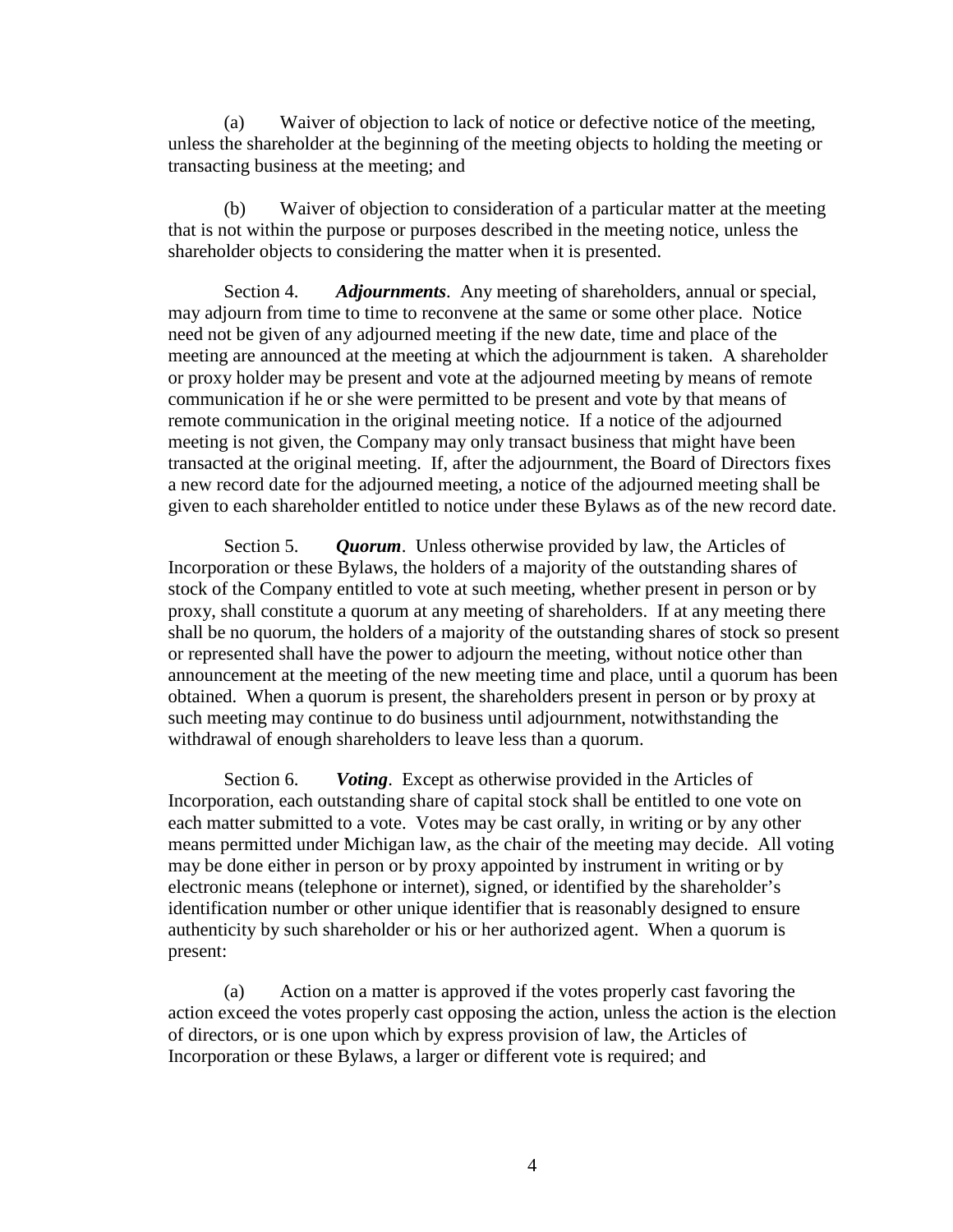(b) Each director shall be elected by a majority of votes properly cast at any meeting of shareholders for the election of directors. However, if the number of director nominees for any director election exceeds the number of directors to be elected (a "Contested Election"), the nominees receiving a plurality of the votes cast by holders of the shares entitled to vote at any meeting for the election of directors at which a quorum is present will be elected. For purposes of this Section 6(b) of Article I, a majority of the votes properly cast means that the number of shares properly voted "for" a director must exceed fifty percent (50%) of the votes properly cast with respect to that director. The votes cast shall exclude abstentions with respect to that director's election.

Section 7. *Record of Shareholders*. For the purpose of determining the shareholders entitled (a) to notice of, or to vote at, any meeting of shareholders or any adjournment thereof, (b) to express consent to, or dissent from, any proposal without a meeting, or (c) to receive payment of any dividend or the allotment of any rights, or for the purpose of any other action, the Board of Directors may fix, in advance, a date as the record date for any such determination of shareholders. The record date shall not precede the date upon which it is fixed and shall not be less than 10 days nor more than 60 days before the date of the meeting, or the taking of any other action. A determination of shareholders of record entitled to notice of or to vote at a meeting of shareholders shall apply to any adjournment of the meeting, unless the Board of Directors chooses to fix a new record date for the adjourned meeting.

Section 8. *List of Shareholders*. The Corporate Secretary shall prepare or have prepared before every meeting of shareholders a complete list of shareholders entitled to vote at the meeting in compliance with Michigan law.

Section 9. *Order of Business*. At each meeting of shareholders, a chair shall preside. In the absence of a specific selection by the Board of Directors, the chair shall be the Chairman of the Board as provided in these Bylaws. The chair shall determine the order of business and shall have the authority in his or her sole discretion to regulate the conduct of any such meeting including, without limitation, by imposing restrictions on the persons (other than shareholders of the Company or their duly appointed proxies) who may attend any such shareholders' meeting, by ascertaining whether any shareholder or his proxy may be excluded from any meeting of shareholders based upon any determination by the chair in his or her sole discretion, that any such person has unduly disrupted or is likely to disrupt the proceedings of the meeting, and by determining the circumstances in which any person may make a statement or ask questions at any meeting of shareholders. The chair of the meeting shall announce at the meeting when the polls close for each matter voted upon. If no announcement is made, the polls shall be deemed to have closed upon the final adjournment of the meeting. After the polls close, no ballots, proxies or votes, nor any revocations or changes thereto may be accepted.

Section 10. *Director Nominations and Shareholder Business*.

(a) *Annual Shareholder Meeting.* At an annual meeting of shareholders, only such business will be conducted or considered as is properly brought before the meeting. To be properly brought before an annual meeting: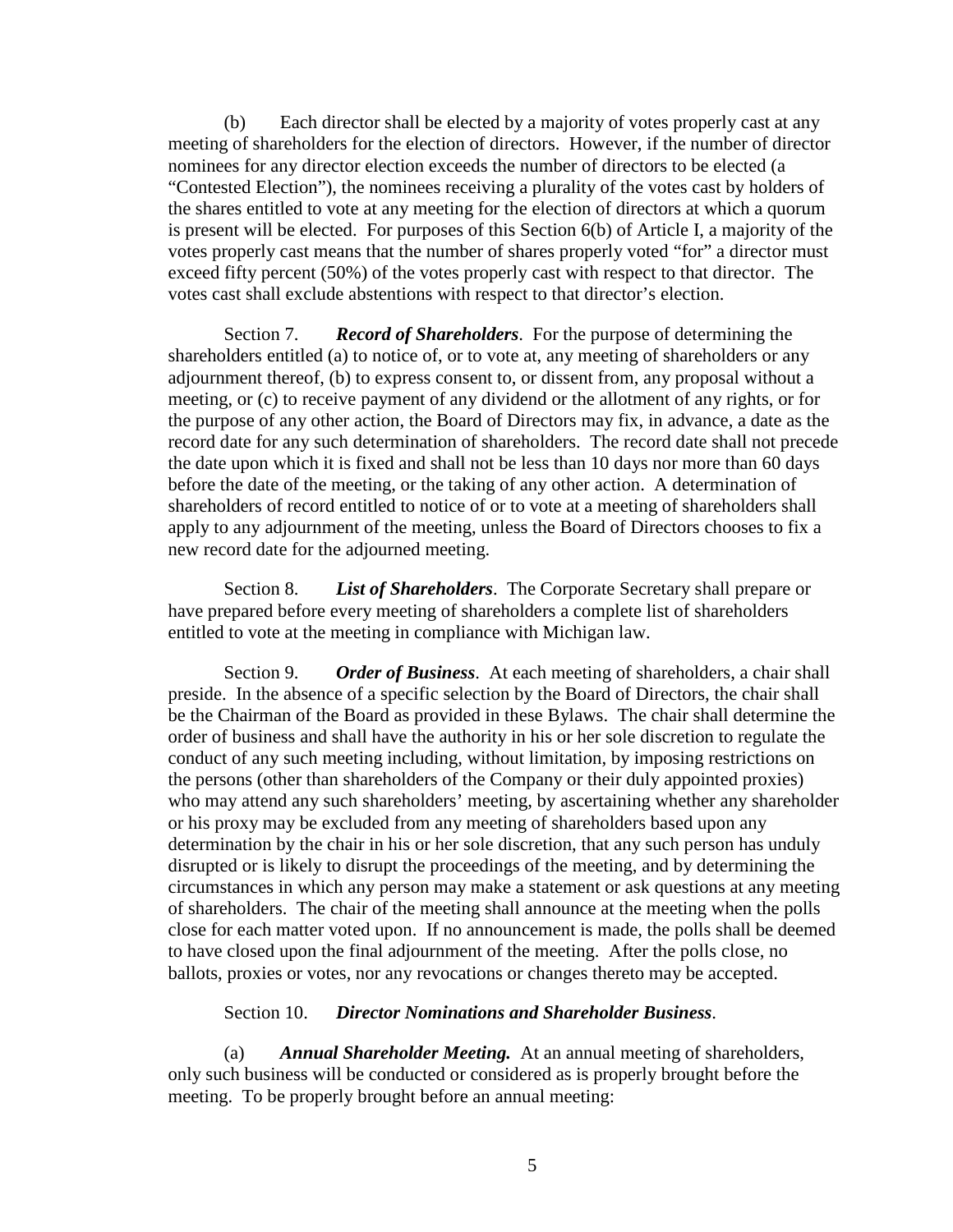(i) Nominations of persons for election as directors may be made only at an annual meeting (1) by or at the direction of the Board of Directors or a committee thereof, or (2) by any shareholder who is a shareholder of record at the time of giving notice, who is entitled to vote at the annual meeting and who complies with the notice requirements set forth in this Article.

(ii) Other business to be considered at an annual meeting shall be: (1) specified in the notice of meeting (or any supplement thereto) given by or at the direction of the Board of Directors, Chairman of the Board, the President, a Vice President, the Corporate Secretary or an Assistant Corporate Secretary; (2) brought by or at the direction of the Board of Directors; or (3) properly requested by a shareholder of the Company in accordance with the law and with the notice requirements provided in this Section.

(b) A shareholder who intends to make a director nomination or to bring any other matter before an annual meeting must give notice of his or her intent in writing to the Corporate Secretary. A shareholder's notice must be received at the principal executive offices of the Company either (i) in compliance with the requirements of SEC Rule 14a-8, if the proposal is submitted under such rule, or (ii) if not, not earlier than the 150th day and not later than the close of business on the 120th day prior to the anniversary of the most recent annual meeting of shareholders, or. if the date of the annual meeting of shareholders is more than 30 days earlier or later than the anniversary date of the most recent annual meeting of shareholders, then not later than the close of business on the earlier of the (1) 10th day after public disclosure of the meeting date, or (2) the 60th day prior to the day the Company commences mailing of its proxy materials for the annual meeting of shareholders.

(c) All shareholder notices must include:

(i) the name and address, as they appear on the Company books, of the shareholder making the nomination or proposing the shareholder business, along with the class and number of shares of Company stock owned by the shareholder;

(ii) a representation that the shareholder is a shareholder of record of Company stock entitled to vote at such annual meeting and intends to appear in person or by proxy at the annual meeting to make the nomination or propose the business specified in the notice;

(iii) if the shareholder notice is to bring a matter up for vote at a shareholder meeting, (1) a description in reasonable detail of the business desired to be brought before the annual meeting, (2) the reasons for conducting such business at the annual meeting, (3) any material interest the shareholder has in the matter, and (4) compliance with all applicable requirements of the Securities Exchange Act of 1934, as amended (the "Act"), for shareholder proposals, including matters covered by Rule 14a-8;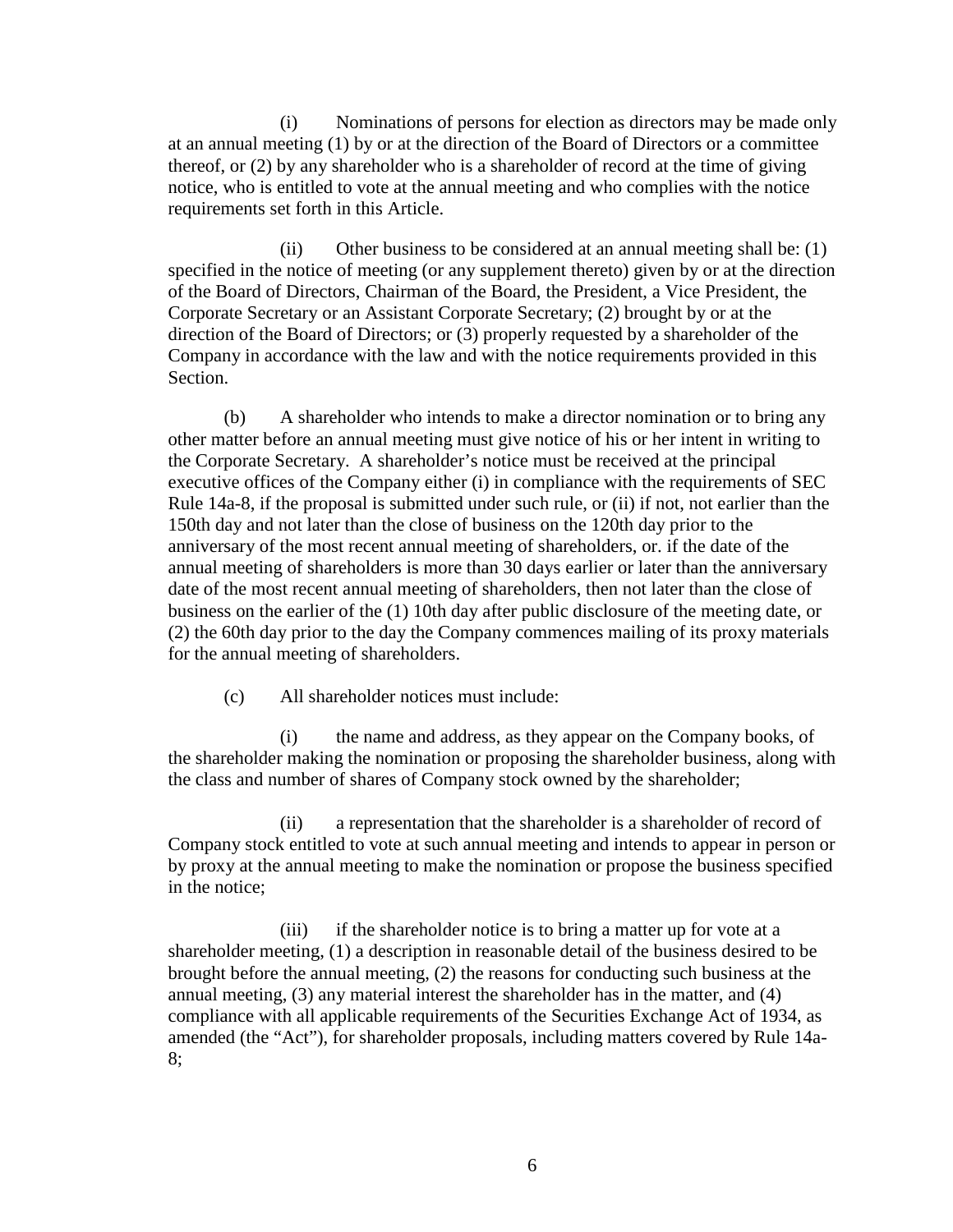(iv) if a shareholder notice is to nominate a person for election as a director (a "Shareholder Nominee"), a description of all arrangements or understandings between or among any of (1) the shareholder giving the notice, (2) the beneficial owner on whose behalf the notice is given, (3) the Shareholder Nominee, and (4) any other person or person (naming such person or persons) pursuant to which the nomination is to be made by the shareholder giving the notice; and

(v) if a shareholder notice is to nominate a Shareholder Nominee, (1) the information that would be required to be disclosed in a proxy statement to comply with all applicable requirements of the Act and the rules and regulations thereunder as if each Shareholder Nominee had been nominated by the Board, (2) any additional information as necessary to permit the Board of Directors to determine if the Shareholder Nominee is independent under applicable listing standards, any applicable rules of the SEC and any publicly disclosed standards used by the Board in determining and disclosing the independence of the Company's directors (the "Applicable Independence Standards"), (3) a written representation and agreement of the Shareholder Nominee, in the form provided by the Secretary upon written request, relating to the Shareholder Nominee's compliance, in his or her individual capacity and on behalf of any person or entity on whose behalf the nomination is being made, if elected as a director, with the Company's corporate governance, conflict of interest, confidentiality and stock ownership and trading policies and guidelines, any other Company code of conduct, policies and guidelines or any rules, regulations and listing standards, in each case as applicable to Company directors, and (4) a written representation and agreement of the Shareholder Nominee, that such person (i) is not and will not become a party to any agreement or understanding with, and has not given any commitment or assurance to, any person or entity as to how such person, if elected as a director of the Company, will act or vote on any issue or question, and (ii) is not and will not become a party to any agreement, arrangement or understanding with any person or entity other than the Company with respect to any direct or indirect compensation, reimbursement or indemnification in connection with service or action as director unless the terms of such agreement, arrangement or understanding have been provided to the Company.

Any shareholder notice to nominate a Shareholder Nominee must be accompanied by a written and signed consent of the Shareholder Nominee to serve as a director of the Company if elected.

### Section 11. *Inspectors.*

In advance of any meeting of shareholders, the Board of Directors may appoint one or more inspectors for the meeting. If inspectors are not so appointed, the chair of the meeting may appoint such inspectors. No officer or director of the Company or candidate for director shall be appointed as an inspector.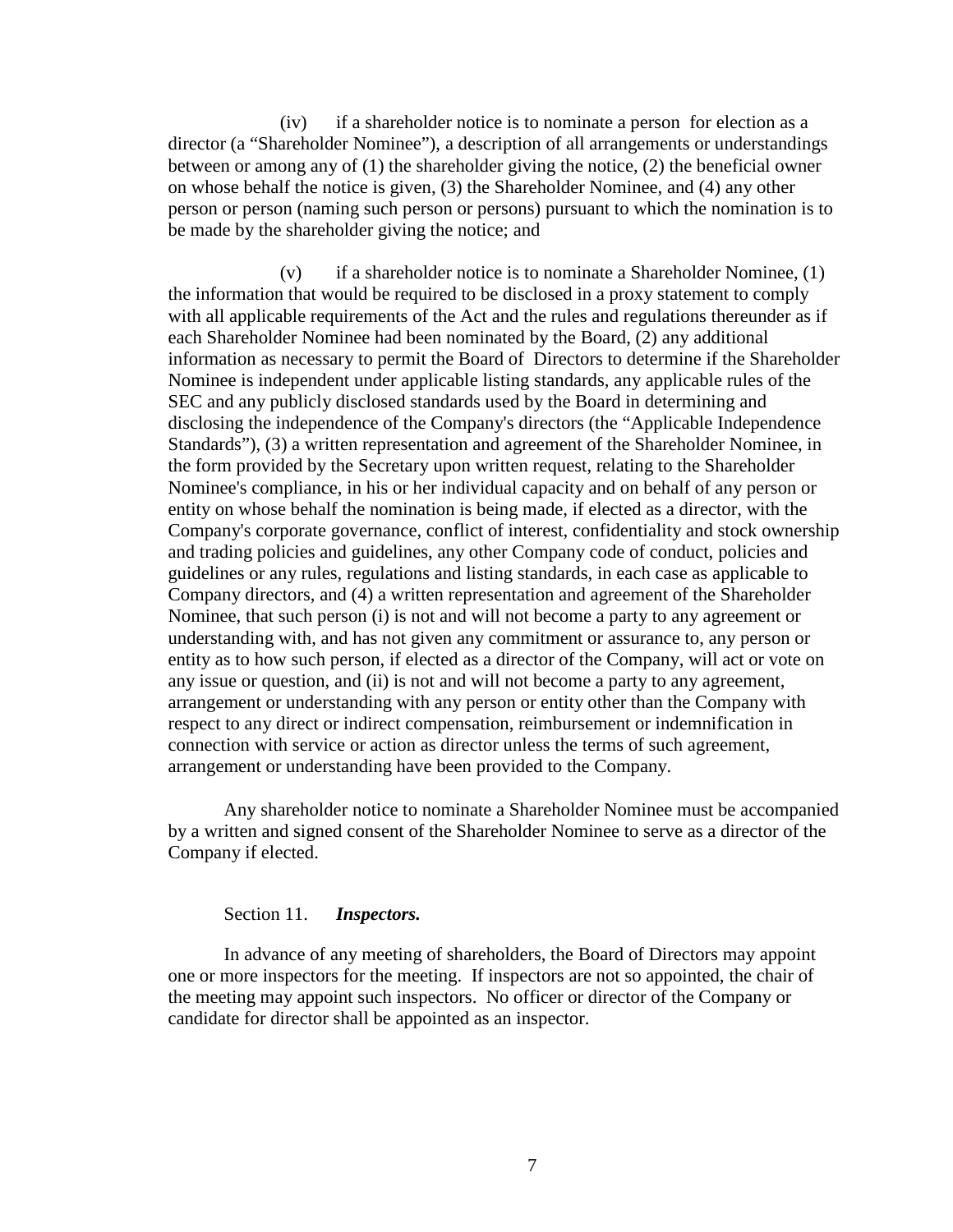#### Section 12. *Proxy Access for Director Nominations.*

The Company shall include in its proxy statement for any annual meeting of shareholders the name, together with the Required Information (defined below), of any Shareholder Nominee identified in a timely notice that satisfies Section 10 of this Article I delivered by one or more shareholders who at the time the request is delivered satisfy, or are acting on behalf of persons who satisfy the ownership and other requirements of this Section 12 of this Article I (such shareholder or shareholders, and any Associated Person (as defined below) of such shareholder or shareholders, the "Eligible Shareholder"), and who expressly elects at the time of providing the notice required by this Article I to have its Shareholder Nominee included in the Company's proxy materials pursuant to this Article I Section 12.

(a) For purposes of this Article I Section 12, the "Required Information" that the Company will include in its proxy statement is (i) the information concerning the Shareholder Nominee and the Eligible Shareholder that, as determined by the Company, is required to be disclosed in a proxy statement filed pursuant to the proxy rules of the Securities and Exchange Commission, and (ii) if the Eligible Shareholder so elects, a Statement (defined below). For purposes of this Article I Section 12, "Associated Person" means any affiliate or associate of or other party acting in concert with (A) a shareholder nominating a Shareholder Nominee or (B) any beneficial owner on whose behalf the shareholder is acting; and the terms "affiliate" and "associate" shall have the meanings ascribed to such terms under the Securities Exchange Act of 1934, as amended.

(b) The Company shall not be required to include a Shareholder Nominee in the Company's proxy materials for any meeting of shareholders for which (i) the Secretary receives a notice that the Eligible Shareholder has nominated a person for election to the Board of Directors pursuant to the notice requirements set forth in Article I Section 10 and (ii) the Eligible Shareholder does not expressly elect at the time of providing the notice to have its nominee included in the Company's proxy materials pursuant to this Article I Section 12.

(c) The number of Shareholder Nominees appearing in the Company's proxy materials with respect to an annual meeting of shareholders (including Shareholder Nominees elected to the Board of Directors at either of the two preceding annual meetings who are standing for re-election and any Shareholder Nominees that were submitted by an Eligible Shareholder for inclusion in the Company's proxy materials pursuant to this Article I Section 12 and either are subsequently withdrawn or that the Board of Directors decides to nominate as Board Nominees) shall not exceed the greater of (i) 2 or (ii) 20% of the number of directors in office (rounded down to the nearest whole number) as of the last day on which notice of a nomination may be delivered pursuant to this Article I Section 12 (the "Final Proxy Access Nomination Date.") In the event that one or more vacancies for any reason occurs after the Final Proxy Access Nomination Date but before the date of the annual meeting and the Board of Directors resolves to reduce the size of the Board of Directors in connection therewith, the maximum number of Shareholder Nominees for inclusion in the Company's proxy materials shall be calculated based on the number of directors in office as so reduced. In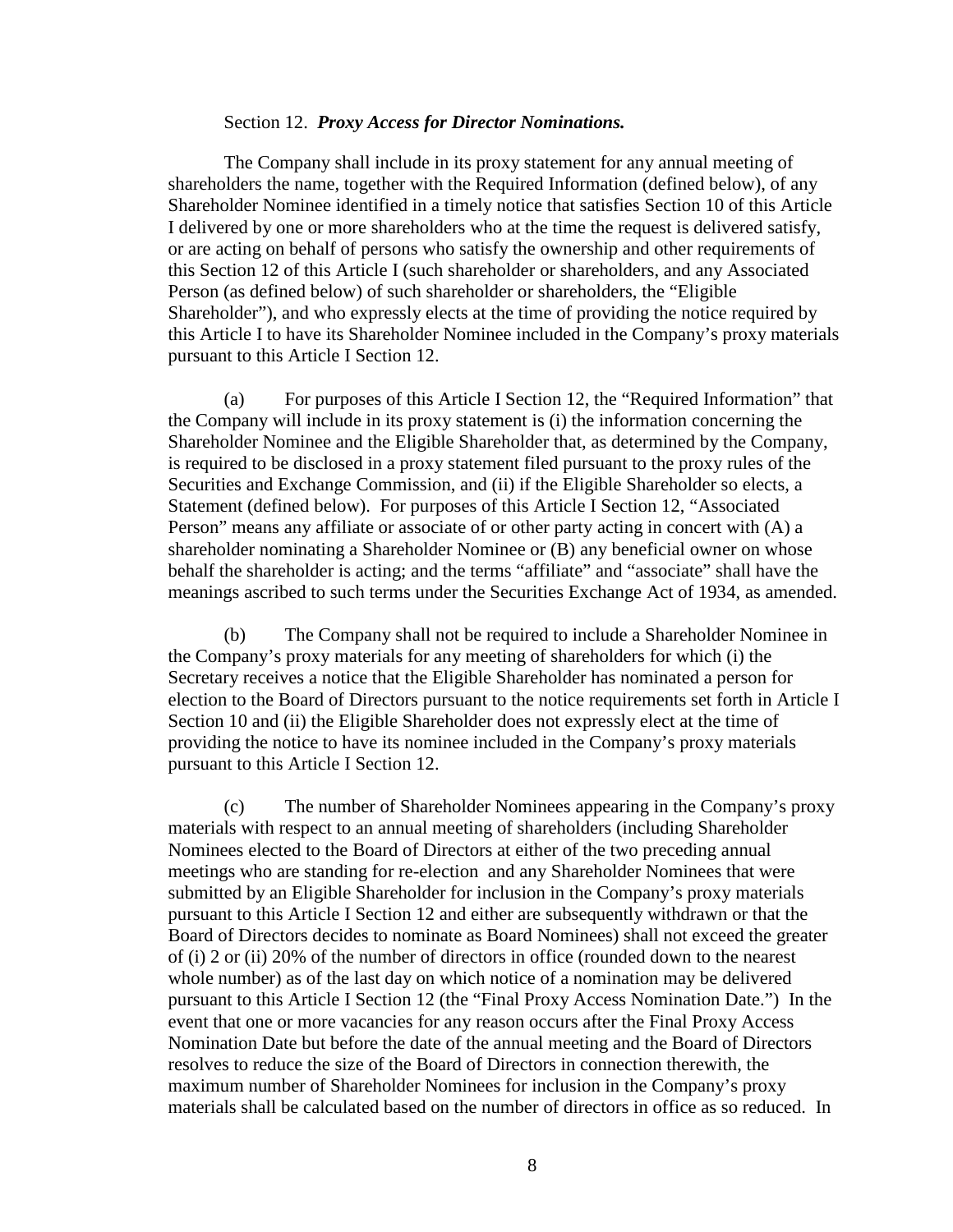the event that the number of Shareholder Nominees submitted by Eligible Shareholders pursuant to this Article I Section 12 exceeds this maximum number, each Eligible Shareholder shall select one Shareholder Nominee for inclusion in the Company's proxy materials until the maximum number is reached, going in the order of the amount (largest to smallest) of shares of the Company's capital stock each Eligible Shareholder disclosed as owned in the written notice of the nomination submitted to the Company. If the maximum number is not reached after each Eligible Shareholder has selected one Shareholder Nominee, this selection process shall continue as many times as necessary, following the same order each time, until the maximum number is reached.

(d) An Eligible Shareholder must have owned (as defined below) 3% or more of the Company's outstanding capital stock continuously for at least three years (the "Required Shares") as of both the date the written notice of the nomination is delivered to or mailed and received by the Company in accordance with Article I Section 12 and the record date for determining shareholders entitled to vote at the meeting and must continue to own the Required Shares through the meeting date. For purposes of satisfying the foregoing ownership requirement under this subsection (d), (i) the shares of common stock owned by one or more shareholders, or by the person or persons who own shares of the Company's common stock and on whose behalf any shareholder is acting, may be aggregated, provided that the number of shareholders and other persons whose ownership of shares is aggregated for such purpose shall not exceed twenty, and (ii) any two or more funds that are (1) under common management and funded primarily by a single employer or (2) a "group of investment companies," as such term is defined in section 12(d)(1)(G)(ii) of the Investment Company Act of 1940, as amended, shall be treated as one shareholder or person for this purpose. Within the time period specified in this Article I Section 12 for providing notice of a nomination, an Eligible Shareholder must provide the following information in writing to the Secretary (in addition to the information required to be provided by Article I Section 10): (A) one or more written statements from the record holder of the shares (and from each intermediary through which the shares are or have been held during the requisite three-year holding period) verifying that, as of a date within seven calendar days prior to the date the written notice of the nomination is delivered to or mailed and received by the Company, the Eligible Shareholder owns, and has owned continuously for the preceding three years, the Required Shares, and the Eligible Shareholder's agreement to provide, within five business days after the record date for the meeting, written statements from the record holder and intermediaries verifying the Eligible Shareholder's continuous ownership of the Required Shares through the record date, (B) the written consent of each Shareholder Nominee to be named in the proxy statement as a nominee and to serving as a director if elected, (C) a copy of the Schedule 14N that has been filed with the Securities and Exchange Commission as required by Rule 14a-18 under the Exchange Act, as may be amended, (D) a representation that the Eligible Shareholder (including each member of any group of shareholders that together is an Eligible Shareholder hereunder) (v) acquired the Required Shares in the ordinary course of business and not with the intent to change or influence control at the Company, and does not presently have such intent, (w) has not nominated and will not nominate for election to the Board of Directors at the meeting any person other than the Shareholder Nominee(s) being nominated pursuant to this Article I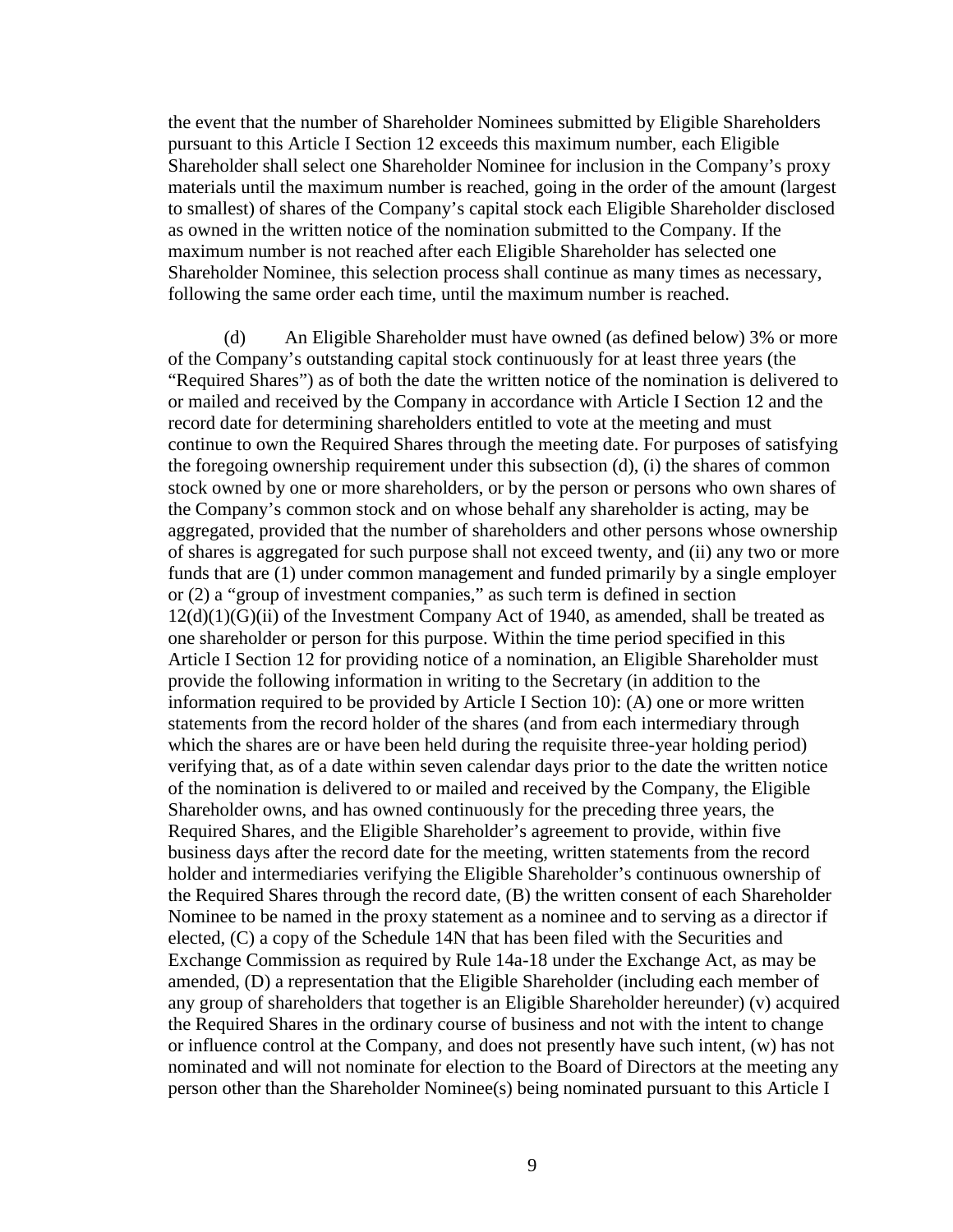Section 12,  $(x)$  has not engaged and will not engage in, and has not and will not be, a "participant" in another person's "solicitation" within the meaning of Rule 14a-1(l) under the Exchange Act in support of the election of any individual as a director at the meeting other than its Shareholder Nominee or a Board Nominee, (y) will not distribute to any shareholder any form of proxy for the meeting other than the form distributed by the Company, and (z) will provide facts, statements and other information in all communications with the Company and its shareholders that are or will be true and correct in all material respects and do not and will not omit to state a material fact necessary in order to make the statements made, in light of the circumstances under which they were made, not misleading, and  $(E)$  an undertaking that the Eligible Shareholder agrees to (w) assume all liability stemming from any legal or regulatory violation arising out of the Eligible Shareholder's communications with the Company's shareholders or out of the information that the Eligible Shareholder provided to the Company, (x) indemnify and hold harmless the Company and each of its directors, officers and employees individually against any liability, loss or damages in connection with any threatened or pending action, suit or proceeding, whether legal, administrative or investigative, against the Company or any of its directors, officers or employees arising out of any nomination submitted by the Eligible Shareholder pursuant to this Article I Section 12, (y) file with the Securities and Exchange Commission all soliciting and other materials as required under Section 10 of this Article I, and (z) comply with all other applicable laws, rules, regulations and listing standards with respect to any solicitation in connection with the meeting. The inspector of elections shall not give effect to the Eligible Shareholder's votes with respect to the election of directors if the Eligible Shareholder does not comply with each of the representations in clause (D) above.

(e) For purposes of this Article I Section 12, an Eligible Shareholder shall be deemed to "own" only those outstanding shares of the Company's capital stock as to which the shareholder possesses both (i) the full voting and investment rights pertaining to the shares and (ii) the full economic interest in (including the opportunity for profit and risk of loss on) such shares; provided that the number of shares calculated in accordance with clauses (i) and (ii) shall not include any shares  $(x)$  sold by such shareholder in any transaction that has not been settled or closed, (y) borrowed by such shareholder for any purposes or purchased by such shareholder pursuant to an agreement to resell or (z) subject to any option, warrant, forward contract, swap, contract of sale, other derivative or similar agreement entered into by such shareholder, whether any such instrument or agreement is to be settled with shares or with cash based on the notional amount or value of outstanding shares of the Company's capital stock, in any such case which instrument or agreement has, or is intended to have, the purpose or effect of (1) reducing in any manner, to any extent or at any time in the future, such shareholder's full right to vote or direct the voting of any such shares, and/or (2) hedging, offsetting or altering to any degree gain or loss arising from the full economic ownership of such shares by such shareholder. A person shall "own" shares held in the name of a nominee or other intermediary so long as the person retains the right to instruct how the shares are voted with respect to the election of directors and possesses the full economic interest in the shares. A person's ownership of shares shall be deemed to continue during any period in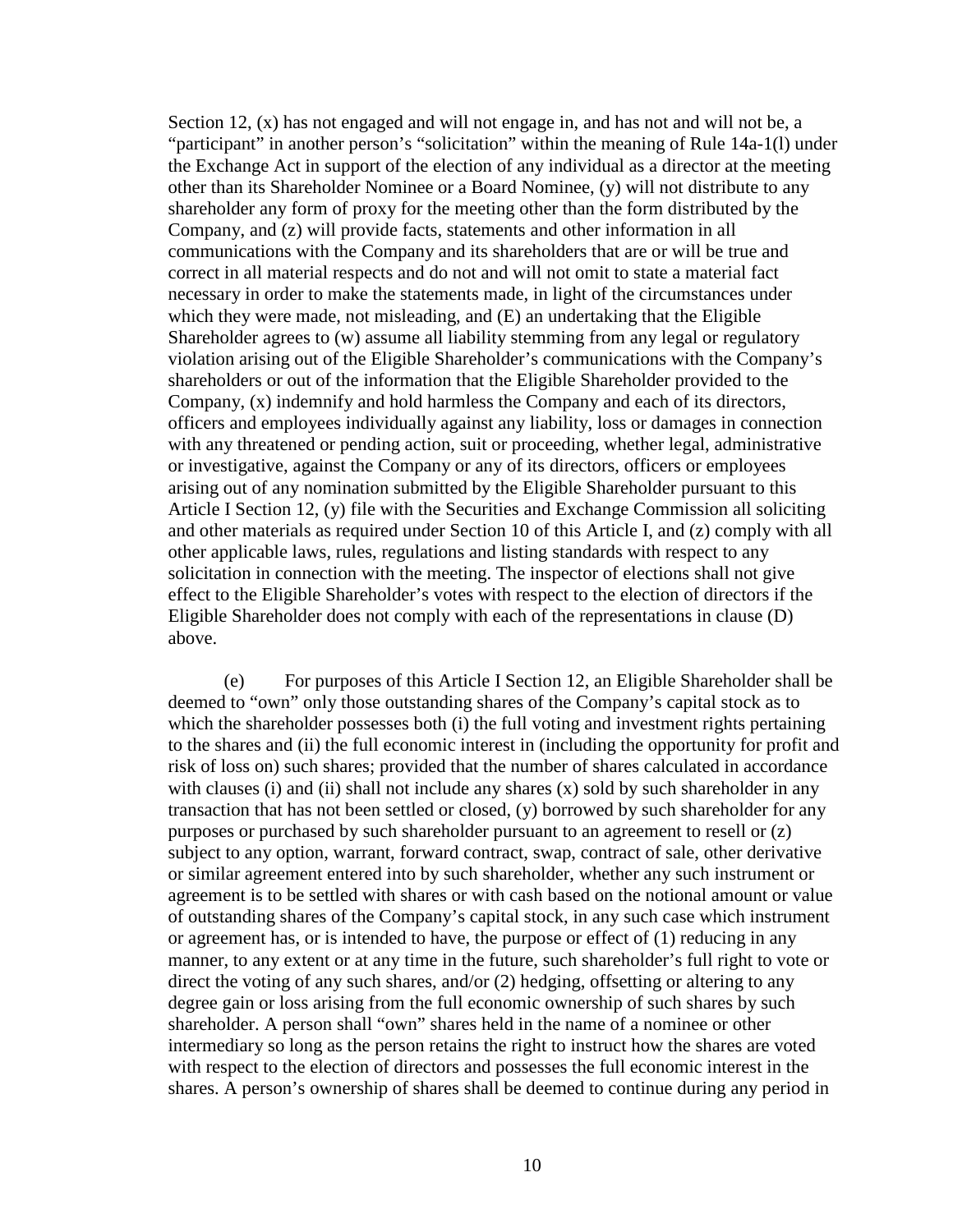which the shareholder has delegated any voting power by means of a proxy, power of attorney or other instrument or arrangement that is revocable at any time by the shareholder. A person's ownership of shares shall be deemed to continue during any period in which the person has loaned such shares, provided that the person has the power to recall such loaned shares on five business days' notice. Whether outstanding shares of the Company's capital stock are "owned" for these purposes shall be determined by the Board of Directors, which determination shall be conclusive and binding on the Company and its shareholders.

(f) The Eligible Shareholder may provide to the Secretary, within the time period specified in Article I Section 10 for providing notice of a nomination, a written statement for inclusion in the Company's proxy statement for the meeting, not to exceed 500 words, in support of the Shareholder Nominee's candidacy (the Statement). Notwithstanding anything to the contrary contained in this Article I, the Company may omit from its proxy materials any information or Statement that it believes would violate any applicable law, rule, regulation or listing standard.

(g) The Company shall not be required to include, pursuant to this Article I Section 12, a Shareholder Nominee in its proxy materials (i) for any meeting for which the Secretary receives a notice that the Eligible Shareholder or any other shareholder has nominated a Shareholder Nominee for election to the board of directors pursuant to the requirements of Article I Section 12 and does not expressly elect at the time of providing the notice to have its nominee included in the Company's proxy materials pursuant to this Article I Section 12, (ii) if the Eligible Shareholder who has nominated such Shareholder Nominee has engaged in or is currently engaged in, or has been or is a "participant" in another person's, "solicitation" within the meaning of Rule 14a-1(l) under the Exchange Act in support of the election of any individual as a director at the meeting other than its Shareholder Nominee(s) or a Board Nominee, (iii) who is not independent under the Applicable Independence Standards, as determined by the Board of Directors, (iv) whose election as a member of the Board of Directors would cause the Company to be in violation of these By-Laws, the Company's certificate of incorporation, the listing standards of the principal exchange upon which the Company's capital stock is traded, or any applicable state or federal law, rule or regulation, (v) who is or has been, within the past three years, an officer or director of a competitor, as defined in Section 8 of the Clayton Antitrust Act of 1914, (vi) who is a director or officer for any public utility company regulated by the Federal Energy Regulatory Commission, (vii) who is a named subject of a pending criminal proceeding (excluding traffic violations and other minor offenses) or has been convicted in such a criminal proceeding within the past ten years, (viii) who is subject to any order of the type specified in Rule 506(d) of Regulation D promulgated under the Securities Act of 1933, as amended, (ix) if such Shareholder Nominee or the applicable Eligible Shareholder shall have provided information to the Company in respect to such nomination that was untrue in any material respect or omitted to state a material fact necessary in order to make the statement made, in light of the circumstances under which they were made, not misleading, as determined by the Board of Directors, or (x) if the Eligible Shareholder or applicable Shareholder Nominee otherwise contravenes any of the agreements or representations made by such Eligible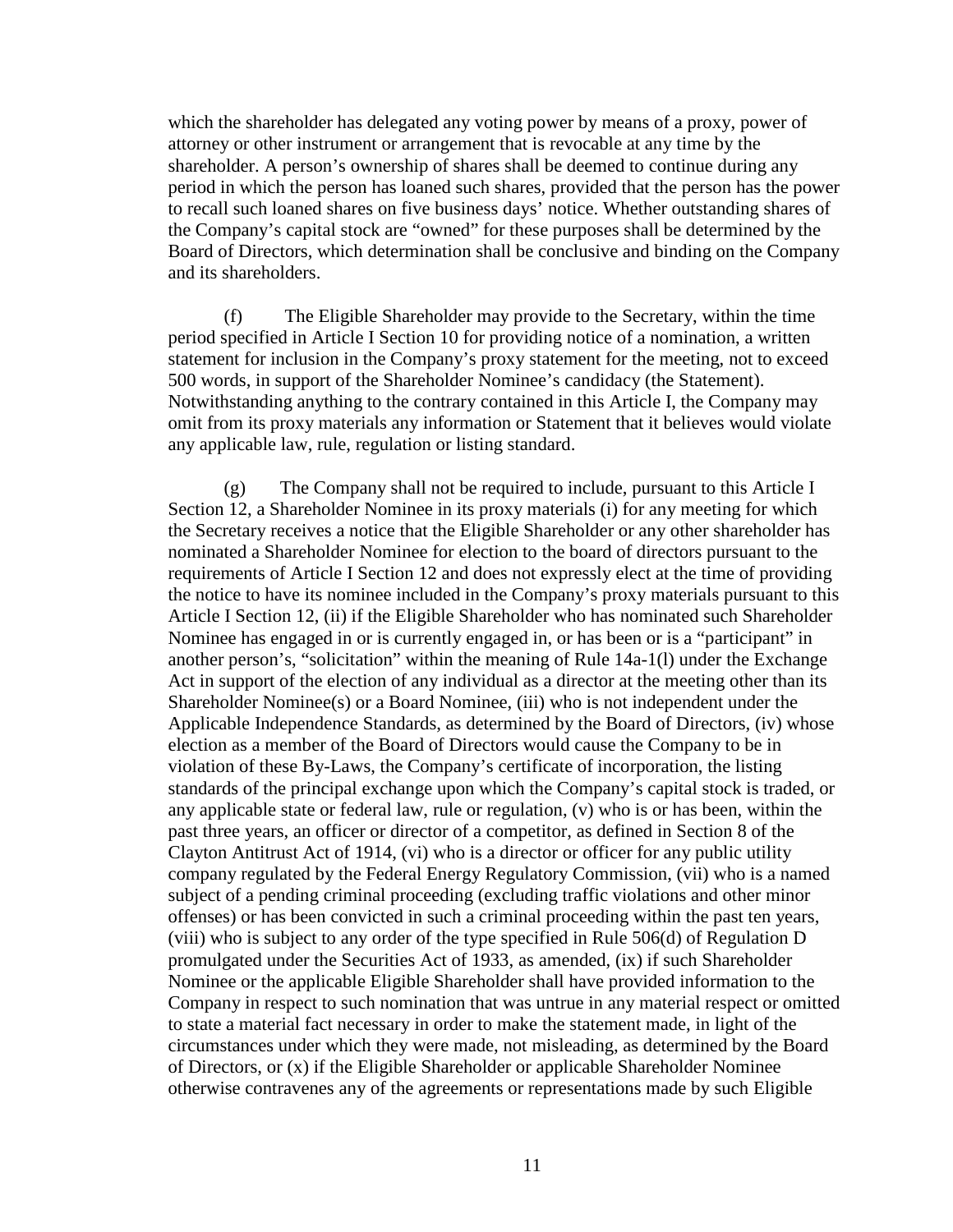Shareholder or Shareholder Nominee or fails to comply with its obligations pursuant to this Article I.

(h) In addition to the information required to be provided by the Eligible Shareholder by Sections 10 and 12 of this Article I each Shareholder Nominee and each Board Nominee shall provide to the Secretary of the Company, within two weeks of receipt of the Secretary's written request therefore, the following information: (i) a complete copy of the Company's form of director's questionnaire and (ii) the consent of the Shareholder Nominee to the Company engaging in a background investigation of the Shareholder Nominee, including the possible use of one or more third parties to assist with the investigation.

(i) Notwithstanding anything to the contrary set forth herein, the Board of Directors or the person presiding at the meeting shall declare a nomination by an Eligible Shareholder to be invalid, and such nomination shall be disregarded notwithstanding that proxies in respect of such vote may have been received by the Company, if (i) the Shareholder Nominee(s) and/or the applicable Eligible Shareholder shall have breached its or their obligations, agreements or representations under this Article I, as determined by the Board of Directors or the person presiding at the meeting, or (ii) the Eligible Shareholder (or a qualified representative thereof) does not appear at the meeting to present any nomination pursuant to this Article I Section 12.

(j) The Eligible Shareholder (including any person who owns shares that constitute part of the Eligible Shareholder's ownership for purposes of satisfying Section 10 of this Article 1) shall file with the Securities and Exchange Commission any solicitation or other communication with the Company's shareholders relating to the meeting at which the Shareholder Nominee will be nominated, regardless of whether any such filing is required under Regulation 14A of the Exchange Act or whether any exemption from filing is available for such solicitation or other communication under Regulation 14A of the Exchange Act.

(k) No person may be a member of more than one group of persons constituting an Eligible Shareholder under this Article I Section 12.

### **ARTICLE II. Board of Directors and Committees**

Section 1. *Number and Time of Holding Office*. The business and affairs of the Company shall be managed by or under the direction of a Board of Directors. The number of directors constituting the entire Board of Directors shall be determined from time to time by resolution of the Board of Directors; provided that no change in the number of directors shall serve to shorten the term of office of any incumbent director. Commencing with the 2012 annual meeting of shareholders and for each annual meeting of shareholders thereafter, directors whose terms are expiring at an annual meeting of shareholders shall be elected for terms of one year; for the avoidance of doubt, each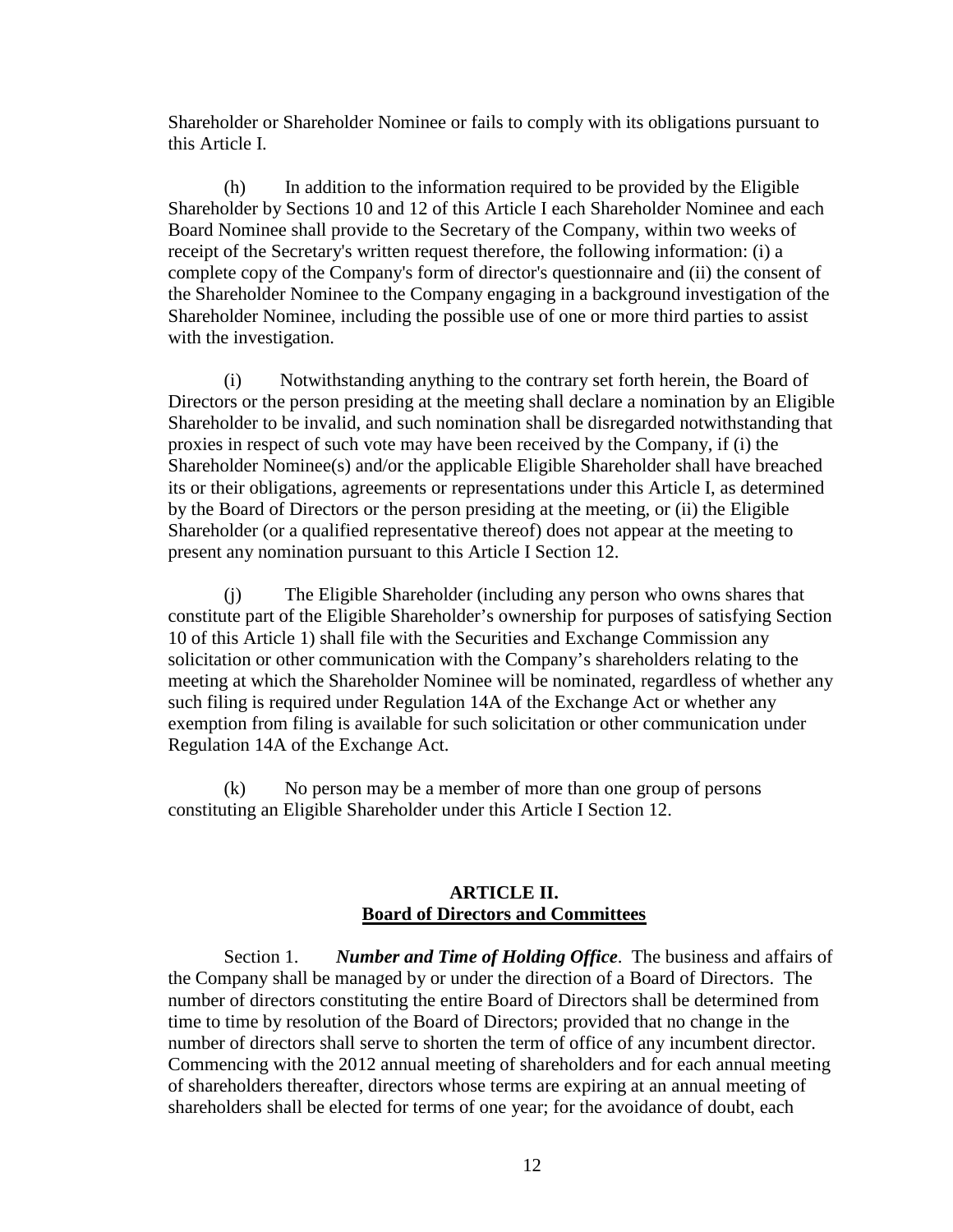director whose term of office for which he or she was elected has not expired as of the 2012 annual meeting of shareholders shall continue to hold office until such time as his or her term has expired. If at any time the holders of any series of the Company's Preferred Stock are entitled to elect directors pursuant to the Articles of Incorporation of the Company, then the provisions of such series of Preferred Stock with respect to their rights shall apply and such directors shall be elected in a manner and for terms expiring consistent with the Articles of Incorporation.

Each director shall serve for the term to which the director was elected, and until a successor shall have been elected and qualified or until the director's prior death, resignation, or removal. Except for the Chief Executive Officer of the Company, no person who has served as an employee of the Company or a subsidiary shall be elected a director after retiring from employment with the Company or a subsidiary.

Section 2. *Vacancies*. Any vacancy in the Board of Directors may be filled by a majority vote of the remaining members of the Board of Directors then in office (even if constituting less than a quorum). Each person elected by the Board of Directors to fill a director vacancy shall be subject to election by a vote of the shareholders at the next annual shareholder meeting. During the existence of any vacancy, the remaining directors shall possess and may exercise all the powers of the full Board of Directors, unless otherwise required by law or these Bylaws.

### Section 3. *Meetings of the Board*.

(a) Annual Meetings. An annual meeting of the Board of Directors shall be held without notice each year as soon as practicable after the adjournment of the annual meeting of shareholders for the purpose of election of officers and consideration of such business that may properly be brought before the meeting. If there is less than a quorum at the annual meeting of the Board of Directors, the meeting shall be adjourned and the matters which might have been taken up at the annual meeting may be taken up at any later special or annual meeting, or by consent resolution.

(b) Regular Meetings. Regular meetings of the Board of Directors shall be held at such times and at such places as may from time to time be fixed by the Board of Directors.

(c) Special Meetings. Special meetings of the Board of Directors may be called by the Chairman of the Board, the Lead Independent Director, if one has been designated, or, during the absence or incapacity of the Chairman of the Board or any designated Lead Independent Director, special meetings may be called by the Executive Committee, if one has been designated, by giving reasonable notice of the time and place of such meetings or by obtaining waivers of notice either signed or received by electronic transmission, before or after the meeting, from each absent director. A director's attendance at or participation in any meeting of the Board of Directors or a committee waives any required notice to him or her of the meeting unless he or she, at the beginning of the meeting or upon his or her arrival, objects to the meeting or the transacting of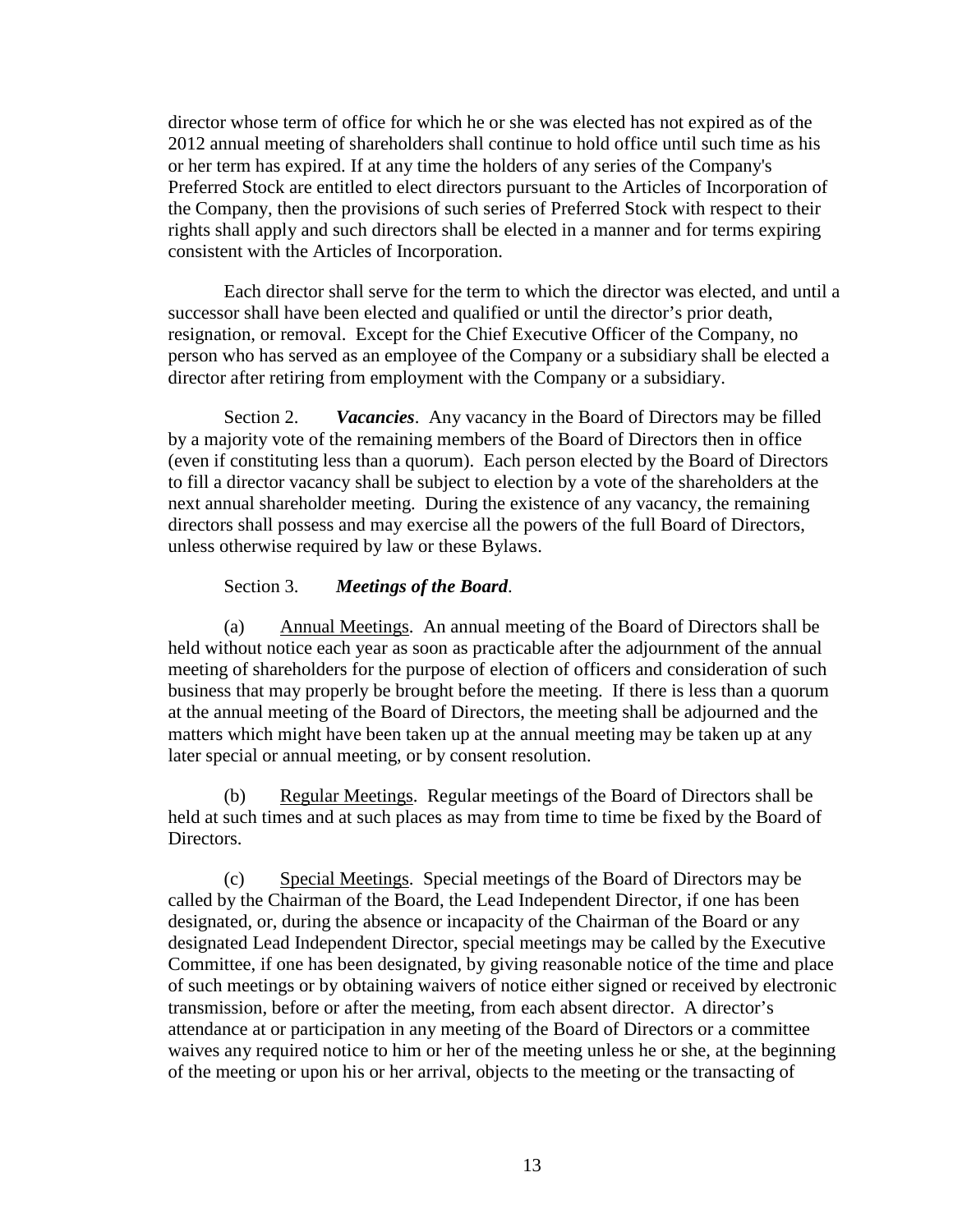business at the meeting and does not thereafter vote for or assent to any action taken at the meeting.

(d) A director may participate in a meeting by means of remote communications where all persons participating in the meeting can communicate with each other. Such participation shall constitute attendance at any meeting.

(e) Neither the business to be transacted at, nor the purpose of, any regular or special meeting of the Board of Directors need be specified in the notice or waiver of notice of such meeting.

Section 4. *Quorum*. A majority of the directors in office at the time of a meeting of the Board of Directors shall constitute a quorum for the transaction of business. If at any meeting of the Board of Directors there shall be less than a quorum present, a majority of the directors present may adjourn the meeting without notice other than announcement at the meeting of the new meeting time and place, until a quorum has been obtained. The acts of a majority of the directors present at any meeting at which there is a quorum shall be the acts of the Board of Directors, unless otherwise provided by law, by the Articles of Incorporation or by these Bylaws.

Section 5. *Chairman of the Board*. From its members, the Board of Directors shall annually elect a Chairman of the Board. The Chairman of the Board may simultaneously serve as the Chief Executive Officer. Subject to Article I Section 9 and Article II Section 6, the Chairman of the Board shall preside at meetings of the Board of Directors and meetings of shareholders at which the Chairman of the Board is present.

Section 6. *Lead Independent Director*. If the Chairman of the Board is not an independent director, the independent members of the Board of Directors may elect a Lead Independent Director from among the Board's independent members. The Lead Independent Director shall have such authority and powers as the Board of Directors may from time to time prescribe.

### Section 7. *Committees*.

(a) Executive Committee. The Board of Directors may, by resolution passed by a majority of the Board of Directors, designate an Executive Committee to consist of the Chairman of the Board, the Lead Independent Director, if one has been designated, and one or more of the other directors, and alternates, and shall designate the chair of the Executive Committee. Meetings of the Executive Committee may be called by the Chairman of the Board, or, in the event of the incapacity or absence of the Chairman of the Board, the Lead Independent Director, if one has been designated, or, in the incapacity or absence of the Chairman of the Board and of any designated Lead Independent Director, meetings may be called by one or more members of the Executive Committee by giving reasonable notice of the time and place of such meetings. The Executive Committee shall have and may exercise, when the Board of Directors is not in session, all of the powers of the Board of Directors in the management of the business and affairs of the Company, and shall have the power to authorize the seal of the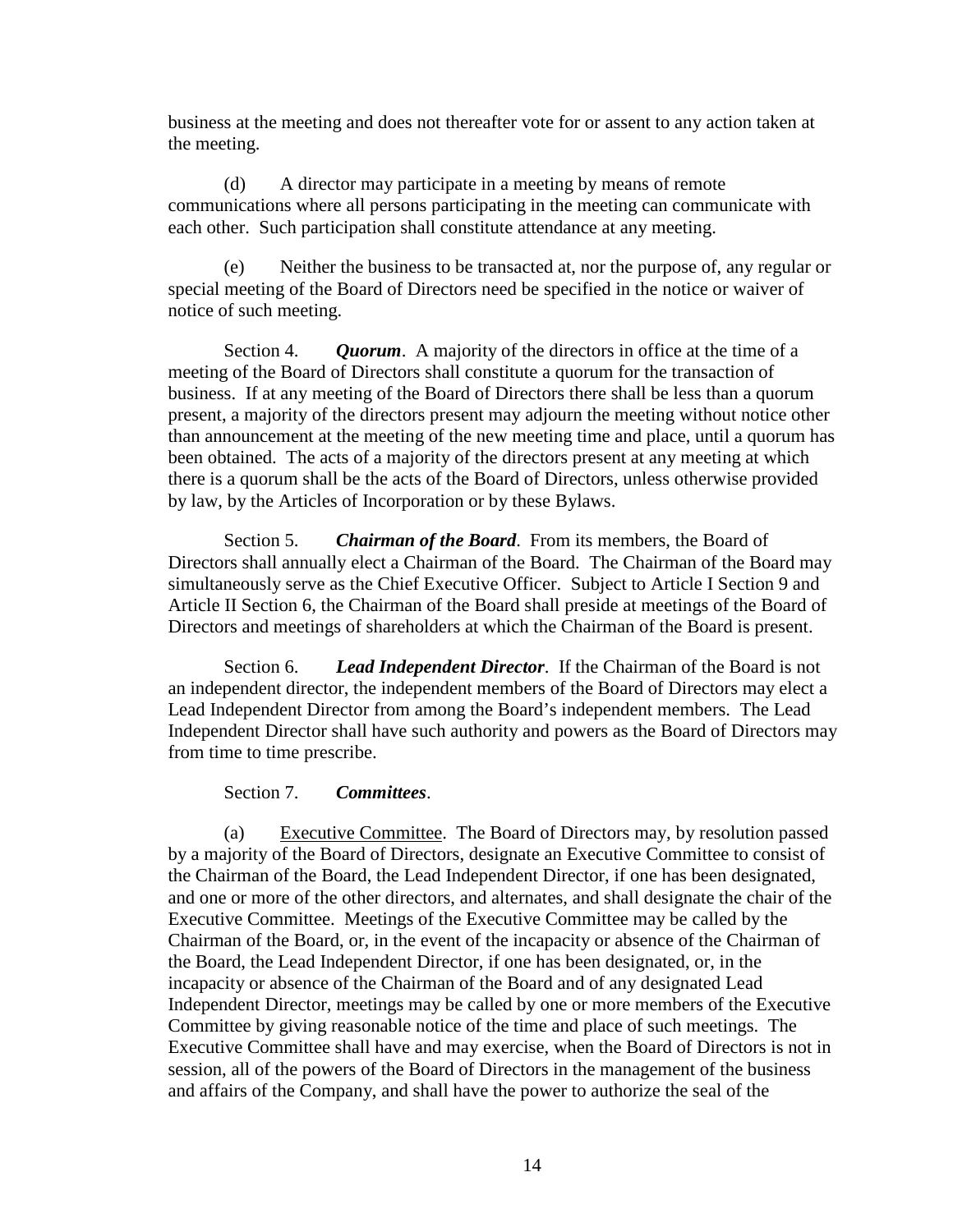Company to be affixed to all papers which may require it. The Executive Committee may make rules for the conduct of its business and may appoint such subcommittees and assistants, as it shall from time to time deem necessary. All action taken by the Executive Committee shall be reported to the Board of Directors at its next meeting succeeding such action. The Corporate Secretary or an Assistant Corporate Secretary shall attend and act as the secretary of all meetings of the Executive Committee and keep the minutes thereof.

(b) Other Committees. The Board of Directors may, by resolution, appoint such other committees consisting of one or more directors, and alternates, and shall designate the chair of each such committee. Committees other than the Executive Committee shall have such authority as shall be specified by the Board of Directors in the resolution making such appointments.

(c) The Board of Directors may designate one or more directors as alternate members of any committee who may replace an absent or disqualified member at any meeting of the committee. The Board shall have the power at any time to fill vacancies in, to change the membership of, or to dissolve any committee. A majority of the authorized number of members of any such committee shall constitute a quorum for the transaction of business, and the act of a majority of those present at any meeting at which a quorum is present shall be the act of such committee. Committees and each member shall serve at the pleasure of the Board.

(d) Notwithstanding the foregoing, no committee of the Board shall have the power or authority to:

(i) amend the Articles of Incorporation, except that a committee may prescribe the relative rights and preferences of the shares of a series if the Articles of Incorporation authorize the Board of Directors to do so;

(ii) adopt an agreement of merger or plan of share exchange;

(iii) recommend to shareholders the sale, lease or exchange of all or substantially all of the Company's property and assets;

(iv) recommend to shareholders a dissolution of the Company or revocation of a dissolution;

- (v) amend these Bylaws;
- (vi) fill vacancies in the Board of Directors; or

(vii) unless expressly authorized by the Board of Directors, declare a dividend or authorize the issuance of stock.

Section 8. *Action by Consent*. Any action required or permitted at any meeting of directors or committee of directors may be taken without a meeting, without prior notice and without a vote, if all of the directors or committee members entitled to vote on the action consent to the action in writing or by electronic transmission, before or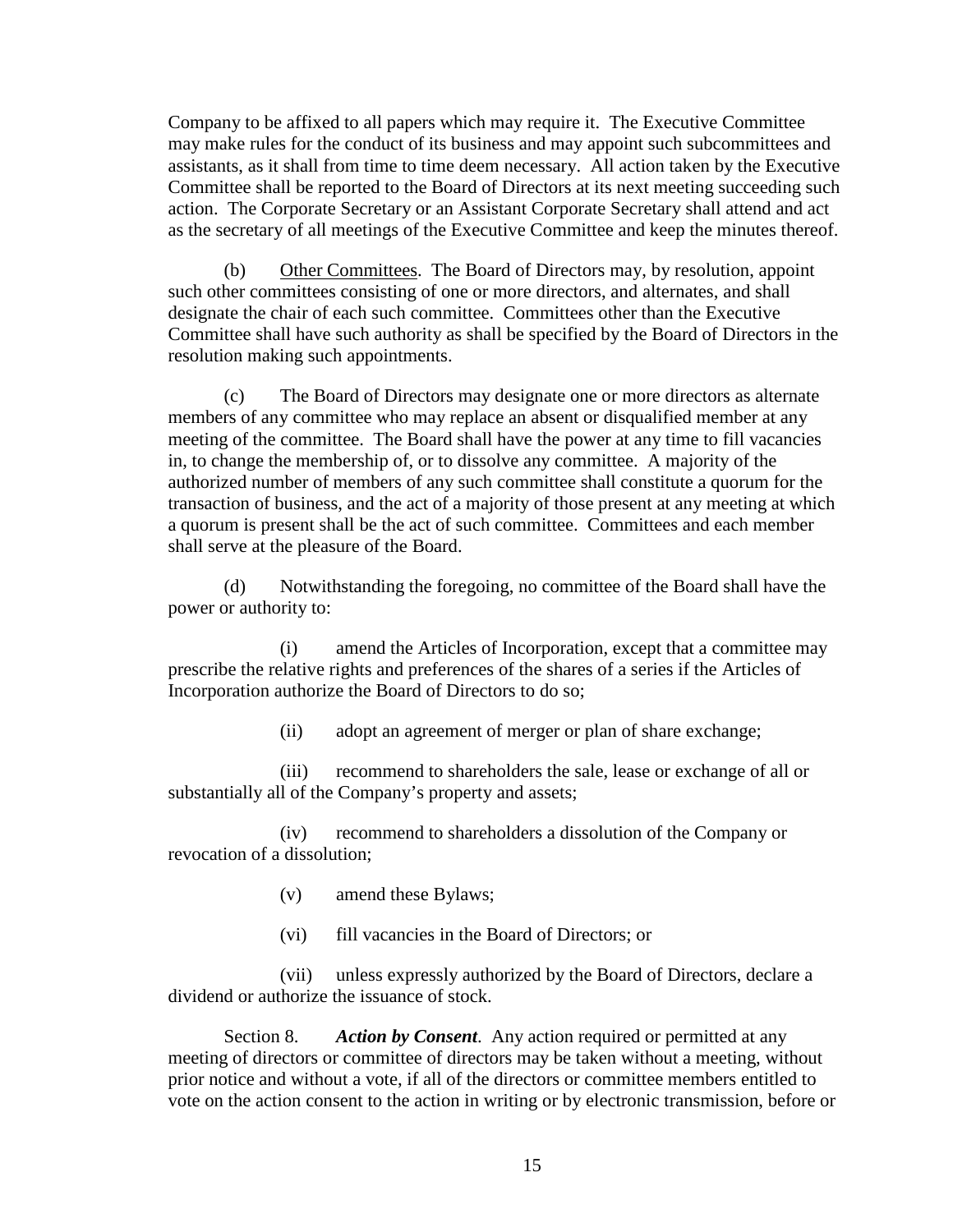after the action is taken. Such consents shall be filed with the minutes of the proceedings of the Board of Directors or committee and shall have the same effect as a vote of the Board of Directors or committee for all purposes.

Section 9. *Compensation*. Each director of the Company who is not a salaried officer or employee of the Company may receive reasonable compensation for services as a director, including a reasonable fee for attendance at meetings of the Board of Directors and committees thereof, service as a committee chair or as Lead Independent Director and attendance at the Company's request at other meetings or similar activities related to the Company.

### **ARTICLE III. Officers**

Section 1. *Officers and Agents*. The officers of the Company shall be a President, a Corporate Secretary and a Treasurer. The Board of Directors may also, from time to time, elect a Chief Executive Officer and one or more Vice Presidents, a Controller, a General Auditor, a General Counsel and such other officers and agents, as it may deem proper or advisable in the conduct of the affairs of the Company. The Board of Directors may, in its discretion, leave vacant any office other than that of the President, Corporate Secretary, or Treasurer. Except as otherwise provided by law, the Articles of Incorporation or these Bylaws, one person may hold any number of offices.

Section 2. *Term of Office*. The term of office of all officers shall be until the next annual meeting of the Board of Directors or until the officers' respective successors are chosen and qualified. Any officer or agent elected by the Board of Directors may be removed by the Board at any time, with or without cause.

Section 3. *Chief Executive Officer*. The Chief Executive Officer of the Company shall have general charge of the business and affairs of the Company, subject to the control of the Board of Directors, may create in the name of the Company corporate obligations or other instruments and shall perform such other functions and acts as may be incident to the office of Chief Executive Officer or prescribed by the Board of Directors from time to time. The Chief Executive Officer may also simultaneously serve as the Chairman of the Board.

The Chief Executive Officer shall manage or supervise the conduct of the corporate finances and relations of the Company with its shareholders, with the public, and with regulatory authorities, and may exercise all powers conferred upon the President elsewhere in the Bylaws. The Chief Executive Officer may delegate from time to time to other officers, employees or positions of the Company, such powers as the Chief Executive Officer may specify in writing. A copy of each such delegation and of any revocation or change shall be filed with the Corporate Secretary.

Section 4. *President*. The President shall have the power and authority, subject to the control of the Board of Directors and the Chief Executive Officer, if one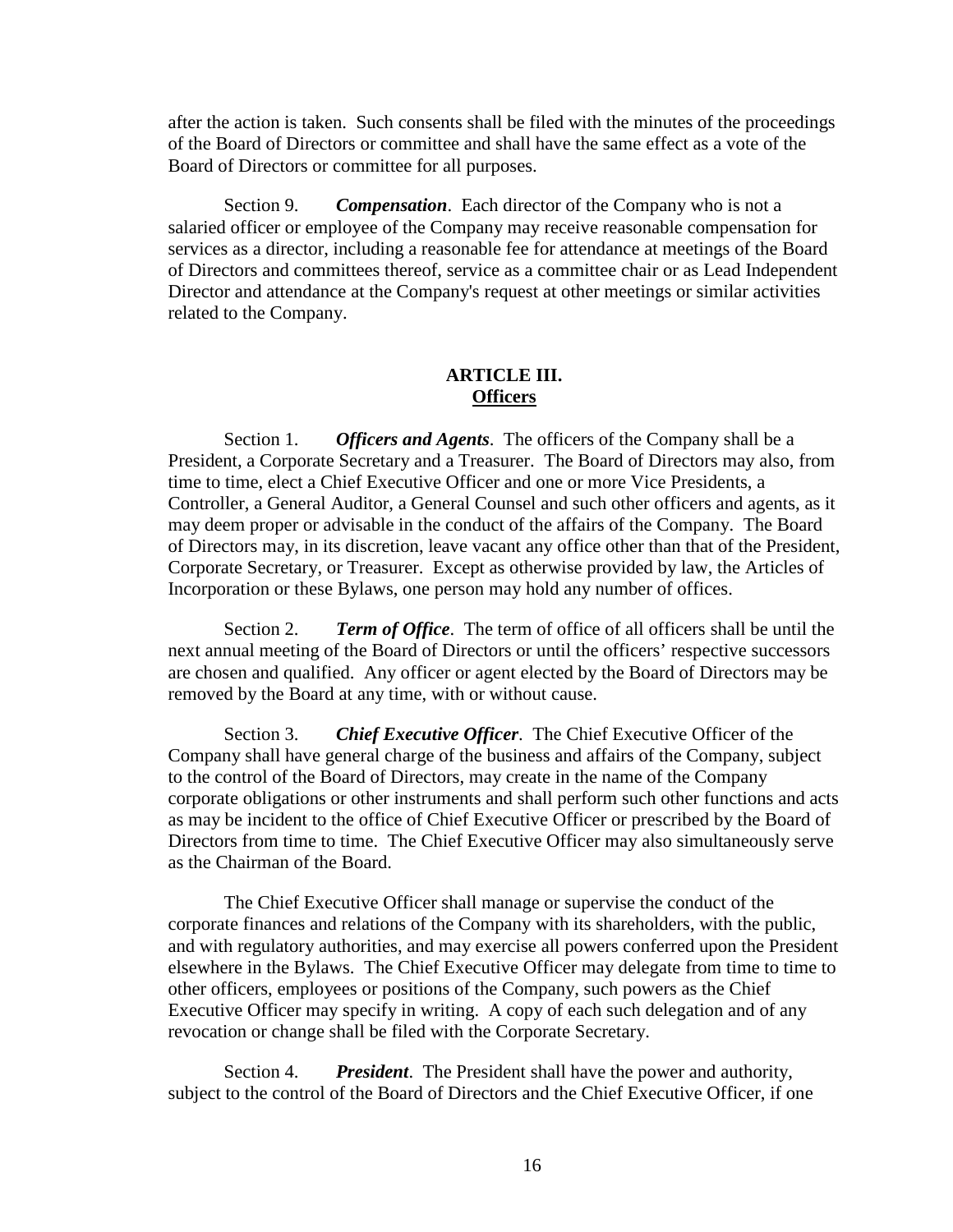has been appointed, to perform all acts incident to the President's office or prescribed by the Board of Directors or the Chief Executive Officer, or authorized or required by law. During the absence or disability of the Chief Executive Officer, if one has been elected, the President shall assume the duties and authority of the Chief Executive Officer of the Company.

Section 5. *Other Officers*. The other officers, agents, and employees of the Company shall each have such powers and authority to perform such duties in the management of the property and affairs of the Company, subject to the control of the Board of Directors, as generally pertain to their respective offices, as well as such powers and duties that, from time to time, may be prescribed by the Board of Directors, by the Chief Executive Officer, or by the President, as the case may be.

Section 6. *Compensation*. The compensation of all executive officers of the Company above the level of Assistant Vice President (or equivalent) and the General Auditor (whether or not he or she is above the level of Assistant Vice President) shall be fixed by the Board of Directors or by an authorized committee of the Board of Directors.

Section 7. *Voting of Shares and Securities of Other Corporations*. Unless the Board of Directors otherwise directs, the Company's Chairman of the Board, Chief Executive Officer, President, Corporate Secretary and Assistant Corporate Secretary shall each be authorized to vote or to designate a proxy to vote all shares and other securities that the Company owns in any other corporation or entity.

### **ARTICLE IV. Capital Stock**

Section 1. *Certificates of Shares*. Shares of the Company's stock may be certificated or uncertificated, as provided under Michigan law at any time. The certificated shares shall be represented by certificates signed by the Chairman of the Board, the President or a Vice President and may also be signed by the Treasurer, an Assistant Treasurer, the Corporate Secretary or an Assistant Corporate Secretary of the Company, and shall be countersigned by a transfer agent for the stock and registered by a registrar for such stock. The signatures of the officers and the transfer agent and the registrar upon such certificates may be facsimiles, engraved, or printed, subject to the provisions of applicable law. In case any officer, transfer agent, or registrar shall cease to serve in that capacity after their facsimile signature has been placed on a certificate, the certificates may be issued with the same effect as if the officer, transfer agent, or registrar were still in office. A certificate representing shares shall state on its face that the Company is formed under the laws of the State of Michigan and shall also state the name of the person to whom it is issued, the number and class of shares and the designation of the series, if any, that the certificate represents, and any other provisions that may be required by the laws of the State of Michigan or by federal law or by the rules or regulations of any stock exchange or other organization applicable to the Company.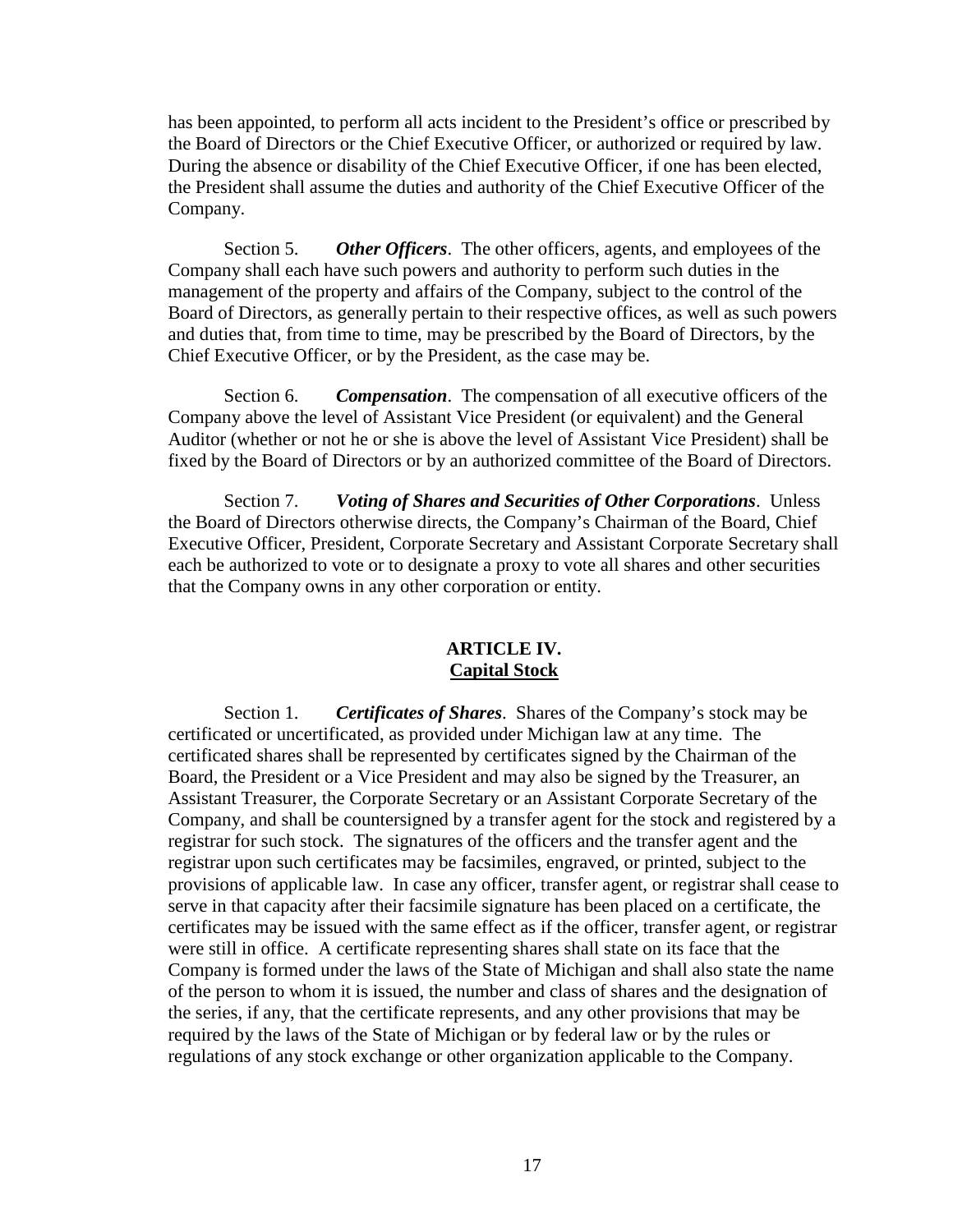Section 2. *Uncertificated Shares*. The Board of Directors may authorize, by resolution, the issuance of some or all of the shares of any class or series without certificates. The authorization will not affect shares already represented by certificates until the certificates are surrendered to the Company. Within a reasonable time after the issuance or transfer of shares without certificates, the Company shall send the shareholder a written statement of the information required on certificates by applicable law, rule or regulation.

 Section 3. *Transfer of Shares*. The Company shall make transfers of stock on the Company's books (a) upon the presentation of the certificates by the registered holder in person or by duly authorized agent or attorney, or upon presentation of proper evidence of succession, assignment or authority to transfer the stock and upon surrender of the appropriate certificates, or (b) in the case of uncertificated shares, upon receipt of proper transfer instructions from the registered owner of such uncertificated shares, or from a duly authorized agent or attorney or from an individual presenting proper evidence of succession, assignment or authority to transfer the stock.

Section 4. *Lost or Destroyed Stock Certificates*. No certificate for shares of stock of the Company shall be issued in place of any certificate alleged to have been lost, stolen or destroyed, except upon production of such evidence of the loss, theft or destruction, and upon indemnification of the Company and its agents to such extent and in such manner as the Board of Directors may from time to time prescribe.

## **ARTICLE V. Delivery of Notices**

All notices to shareholders, directors and Board committee members shall be given (a) personally, (b) by mail (as provided in the Michigan Business Corporation Act, with postage pre-paid), and addressed to such person at the address designated by him or her for that purpose, or, if none is designated, at his or her last known address, (c) by electronic transmission in a manner authorized by the person, or (d) as otherwise provided in the Michigan Business Corporation Act. In addition to any other form of notice to a shareholder permitted by the Articles of Incorporation, these Bylaws, or the Michigan Business Corporation Act, any notice given to a shareholder by a form of electronic transmission to which the shareholder has consented is effective. When a notice is required or permitted by the Michigan Business Corporation Act or these Bylaws to be given in writing, electronic transmission is written notice. Notices given pursuant to this Article V shall be deemed to be given when dispatched, or, if mailed, when deposited, with postage prepaid, in a post office or official depository under the exclusive care and custody of the United States Postal Service; provided that when a notice or communication is permitted by the Michigan Business Corporation Act or these Bylaws to be transmitted electronically, the notice or communication is given when electronically transmitted to the person entitled to the notice or communication in a manner authorized by the person. Further notice shall be given by mail, publication, electronic transmission, or otherwise, if and as required by law.